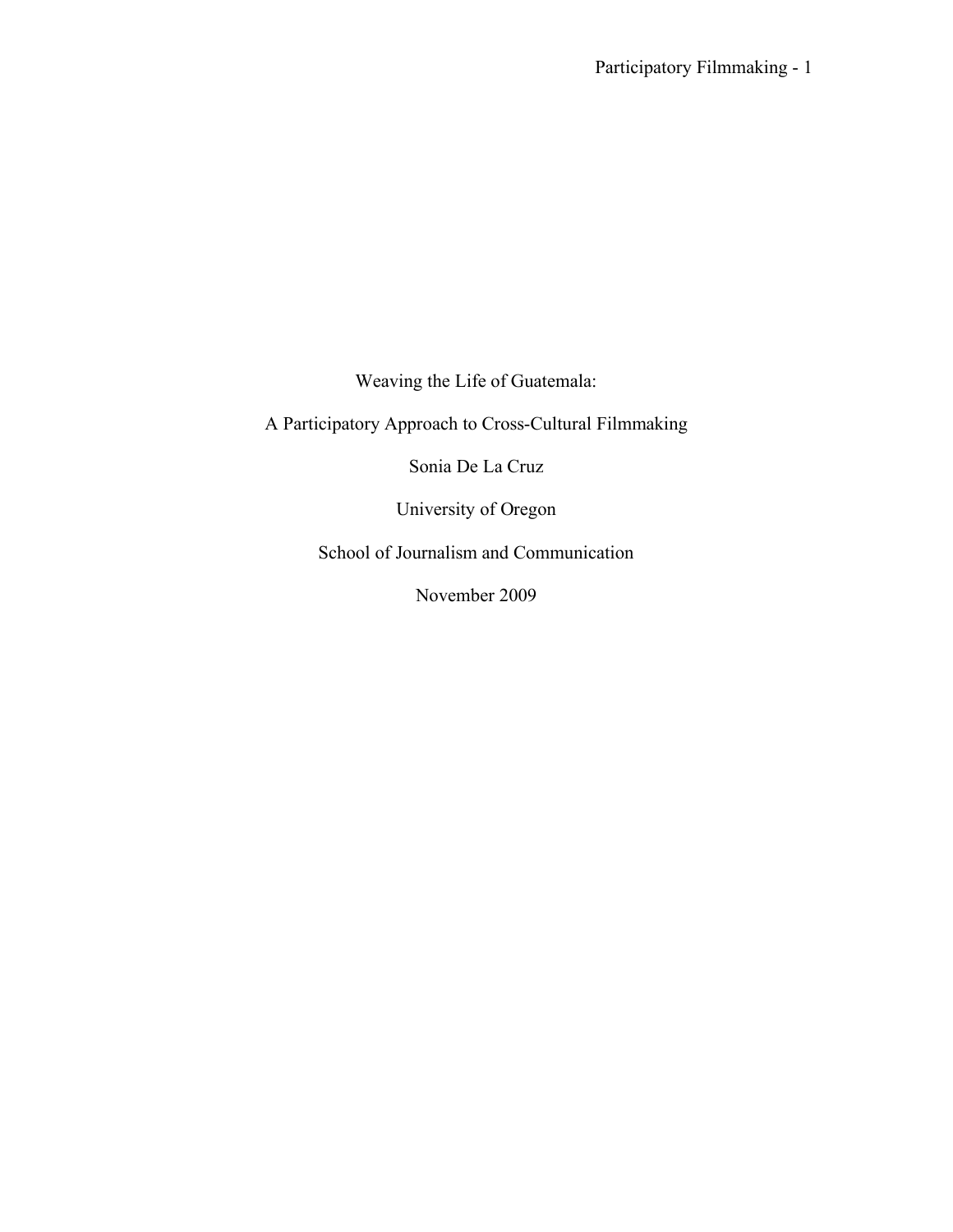### Abstract

This conference paper explores the challenges of producing a digital film for Trama Textiles, a Guatemalan association of indigenous Mayan women weavers. This case demonstrates how the development of the video through participatory digital filmmaking practices, contributes to the process of social and economic development. While examining how empowerment and self-assertion of identity were transformed through this collaborative process, issues surrounding the complexities and tensions of producing cross-culturally with a student production crew are discussed. The author's experience contributes to enduring concerns about ethics of representation in video production, while also contributing to the discourse of education of video production in international settings.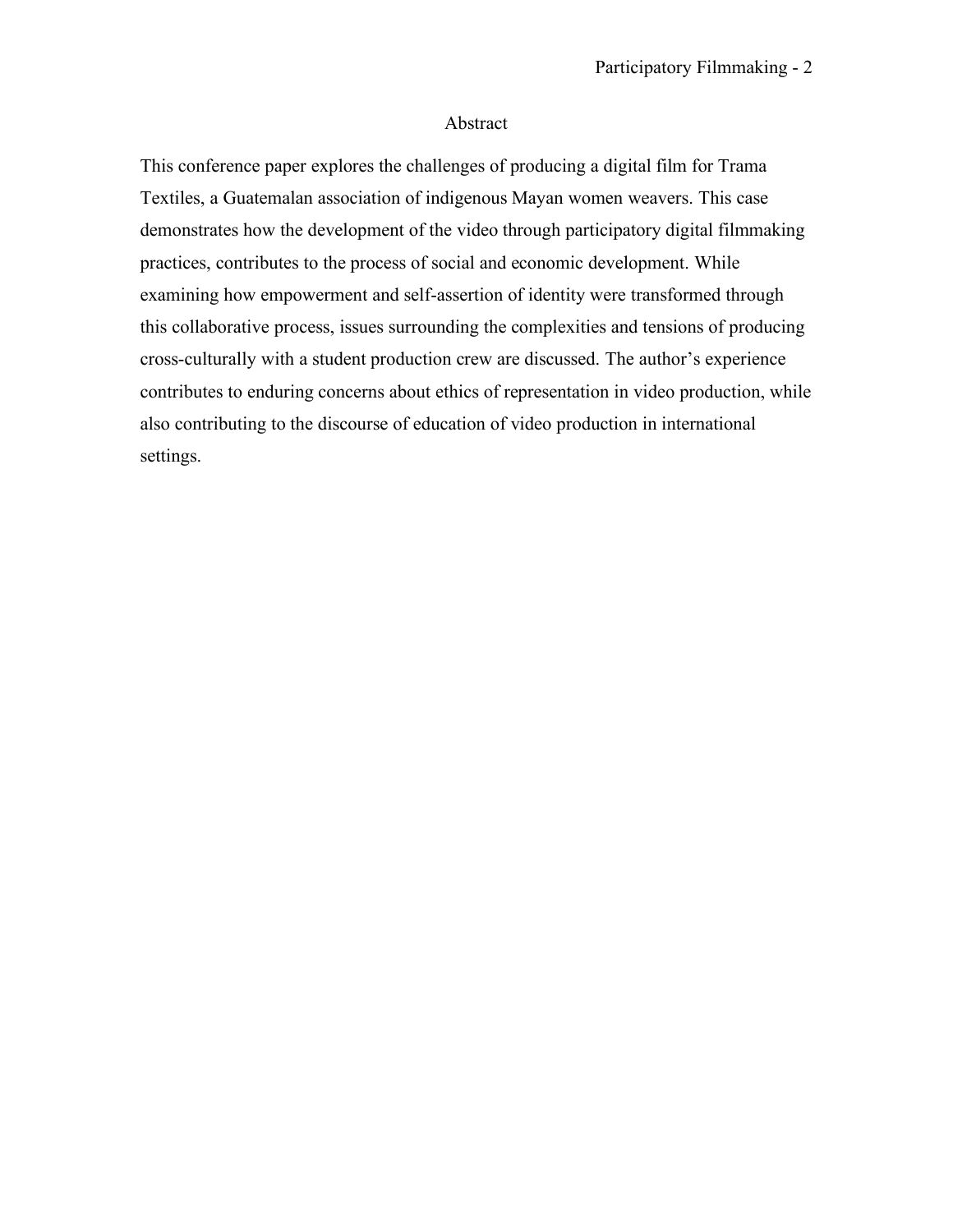# **Weaving the Life of Guatemala: A Participatory Approach to Cross-Cultural Filmmaking**

The casualties of Guatemala's devastating civil war fought from 1960 through 1996 gave birth to *trama textiles*, a 100 percent worker-owned association, comprised of more than 400 weavers, from 17 different cooperatives, in five different regions of the western highlands of the country. The indigenous Mayan women of the cooperatives proudly continue the ancient textile art of backstrap loom weaving that has maintained their cultural traditions and community ties for over 1,500 years. It is in the aftermath of the civil war that the Mayan women of the highlands have paid special attention to the trade of their weavings, not only as a means for familial sustainment, but also for the continuation of traditions and values that are passed on to new generations of women through the art of weaving.

In an effort to make a living, preserve their cultural traditions and empower their community, the women of *trama textiles,* in collaboration with a student video production crew I directed produced a digital film or video<sup>1</sup> that functions as an engagement tool to highlight the women's plight, as well as their mission toward a better future. Through an auto-ethnographic account, I examine my reflections on the many challenges and opportunities posed by producing films cross-culturally. The purpose of this analysis is to employ the theoretical framework of development communication with a strong emphasis on participatory practices of filmmaking, meanwhile illuminating the idiosyncrasies of cross-cultural filmmaking and how it reflects on the concept of authenticity as a result of the cross-cultural production process.

<sup>&</sup>lt;sup>1</sup> The terms digital film or video will be used interchangeable throughout this document.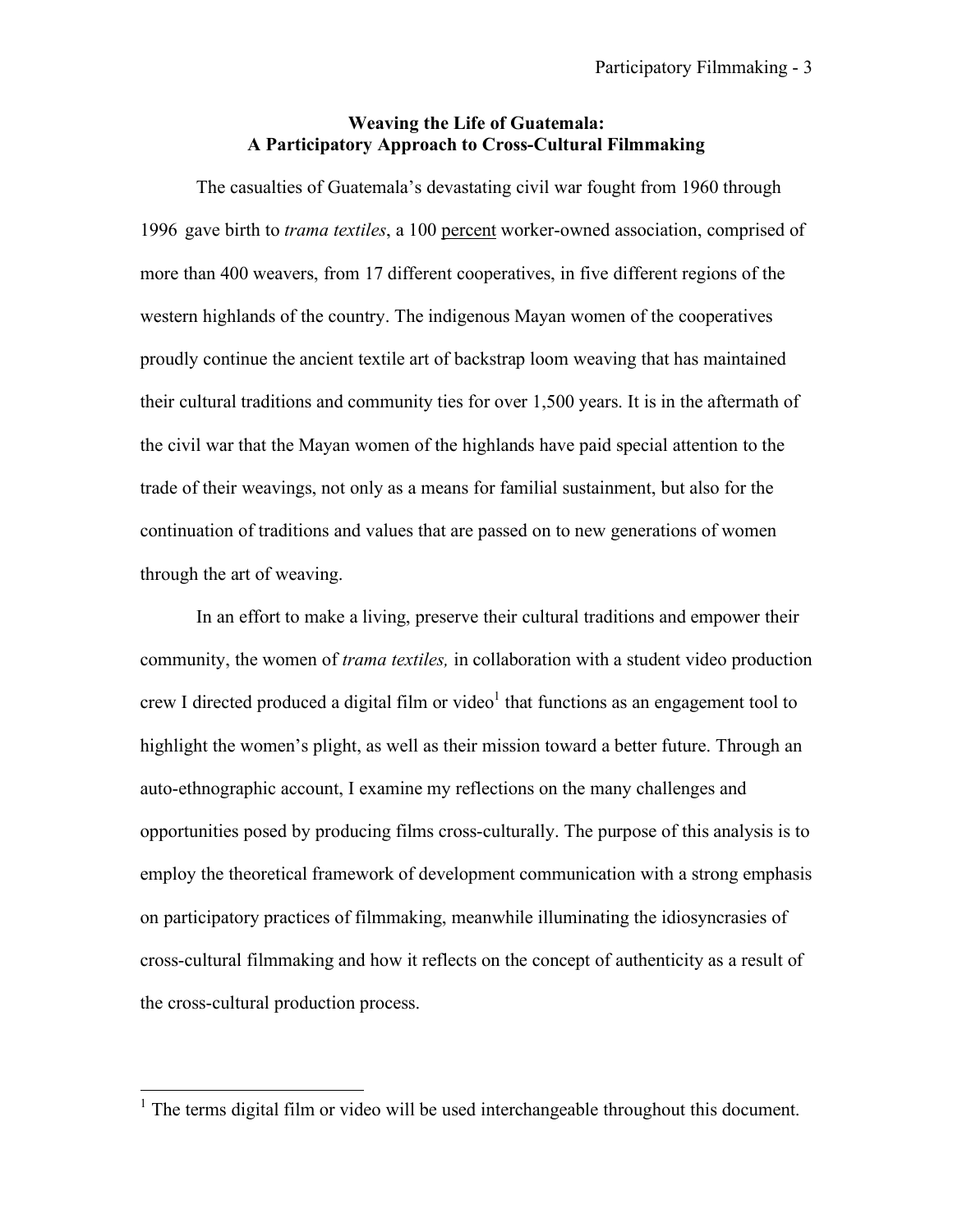Some of the questions this auto-ethnography seeks to examine is how can we as individuals portray others when we don't belong to that particular reality? How do we go from our own reality, engrossed in our own concerns, to retaining a profound sense of responsibility for those we are representing? And more importantly, how does the use of video function as an engagement tool of collaborative ethnography and thereby empower lives?

In a self-reflexive approach to this experience, I examine the significance digital filmmaking has in providing a space for empowerment and self-assertion of identity, particularly with respect to marginalized communities like the women from trama textiles. Furthermore, I consider the moral and ethical responsibilities of representation as relevant to the notion of authenticity in relationship to the academic instruction of students developing cross-cultural media. This analysis contributes to the dialogue of collaborative ethnographic fieldwork in connection to participation as a key component of development.

To construct this piece, I draw from interview and field notes, as well as journal observations collected during my 28-day stay in Guatemala. The narrative is not particularly constructed in a chronological manner; rather, it describes moments relevant to the theoretical foundation of this document. Many hours of video footage were recorded during this trip – as well as a number of photographs were taken, and for this paper, they constitute my primary source of information. The act of revisiting the many images and video footage, helped bring about emotions and memories of the time spent in Guatemala, as well as triggering deeper reflections of this experience. This video was completed and sent to the women of trama textiles in the Fall of 2008. Since then, the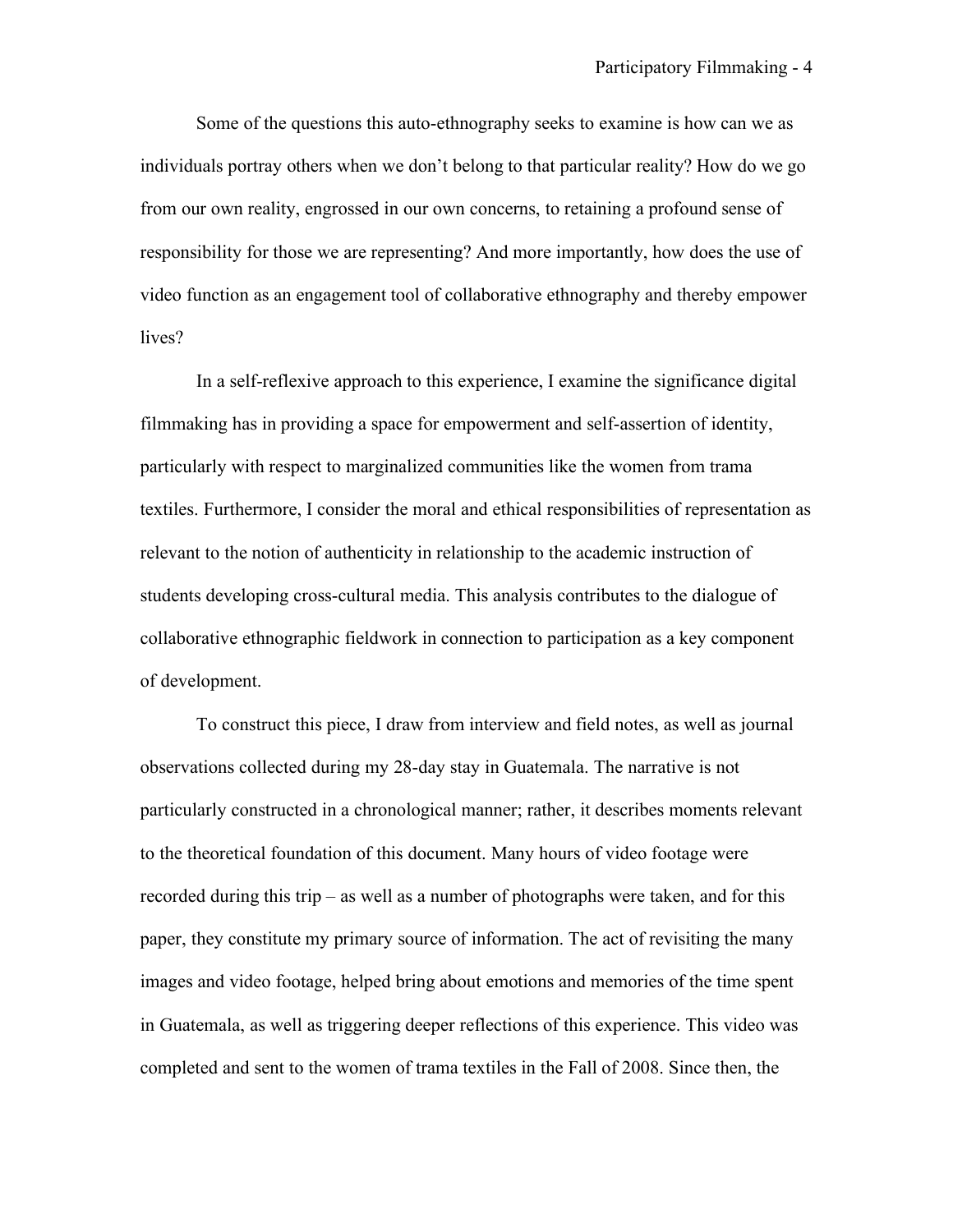video has been circulating in the US and Europe through small public venues to help promote the cooperative's work. Reproductions of the video were donated to the women of trama textiles for their use and sale, and the proceeds have been used to build the scholarship fund for the children of the community.

The thrust of my argument is that strategies of participatory development as a practice, not only aid the developmental needs, but these practices also help empower people and communities. The collaborative process helped achieve a more authentic representation of the Mayan cooperatives; it brought about some of the tensions of representation that developed through the process of production, which ultimately had an effect on the shaping of the video. I propose to examine this particular case by first providing a brief background of the women of trama textiles. Following the context of the Mayan cooperatives and the association, I explore the importance of participatory filmmaking to evaluating the process of change, the relationship among identity, representation, agency, and self-assertion. Finally, I evaluate my experiences of doing the international fieldwork in an auto-ethnographic approach, which will let me reflect on the debates of authenticity of representation in cross-cultural settings.

#### **Trama Textiles: The past is shaping the future**

"For us, the Spanish word TRAMA, the weft or binding thread, is interchangeable with the word comida, food. Our weavings clothe us, warm our families through highland winters, and carry our babies on our backs. They unite our people from generation to generation and sustain us as much as any food." – from the Trama Textiles website.

For the indigenous women of trama textiles, their weavings are an intricate part of their past and a means to shape their future. It is difficult to speak about the Mayan indigenous women of Guatemala without considering their social, political, economic and cultural history. The atrocious violence of the civil war spanning from the 1960s through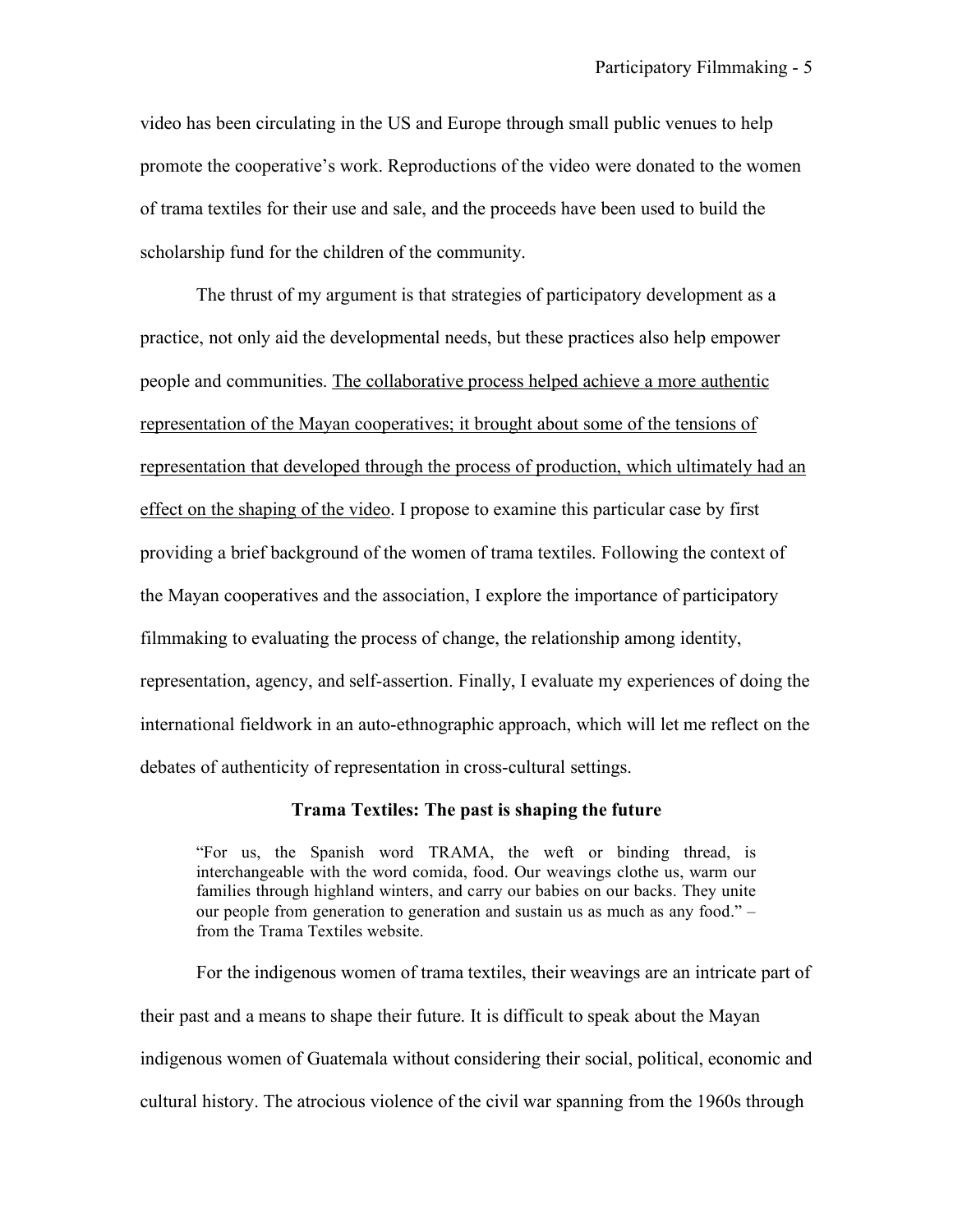1996, was ignited by a foully inequitable distribution of income and land, which resulted in a brutal history of ethnic genocide and discrimination, and the elite's unwillingness to entertain peaceful organizing around civil reforms and economic rights (Pessar, 2001). This 36-year civil war brought about a number of attacks where local villages were razed and thousands of civilians were killed. Men of indigenous descent became the primary victims of military and guerilla attacks, and many disappeared or were murdered during the turmoil (Clouser, 2009). As a consequence, the women were left as heads of households to support and defend their children.

In post-colonial society, the women of *trama textiles* have and continue to face tremendous adversities; a lengthy political past spanning more than three decades of oppression from government, to a history of exploitation of indigenous labor, and civil uproars in the fight against unequal land distribution (Galeano, 1969). As a consequence to Guatemala's civil unrest, the women of the various Mayan communities came together to support each other through the difficult times and to find a way to survive. It was in realizing the benefits of collaboration that in 1988 trama textiles was formed.

Trama textiles, an association of women for artisan development in backstrap loom weaving, is a worker-owned weaving cooperative that aims at creating work for fair wages in order to honorably support the families and communities affected by the war; as well as helping preserve and develop their cultural traditions through the maintenance of their textiles and history (from trama textiles website, 2009). The various women cooperatives are located throughout the five regions in the western highlands of Guatemala, which are in Sololá, Huehuetenango, Sacatepéquez, Quetzaltenango and Quiché (see Figure 1 and 2). In the city of Quetzaltenango, commonly known as Xela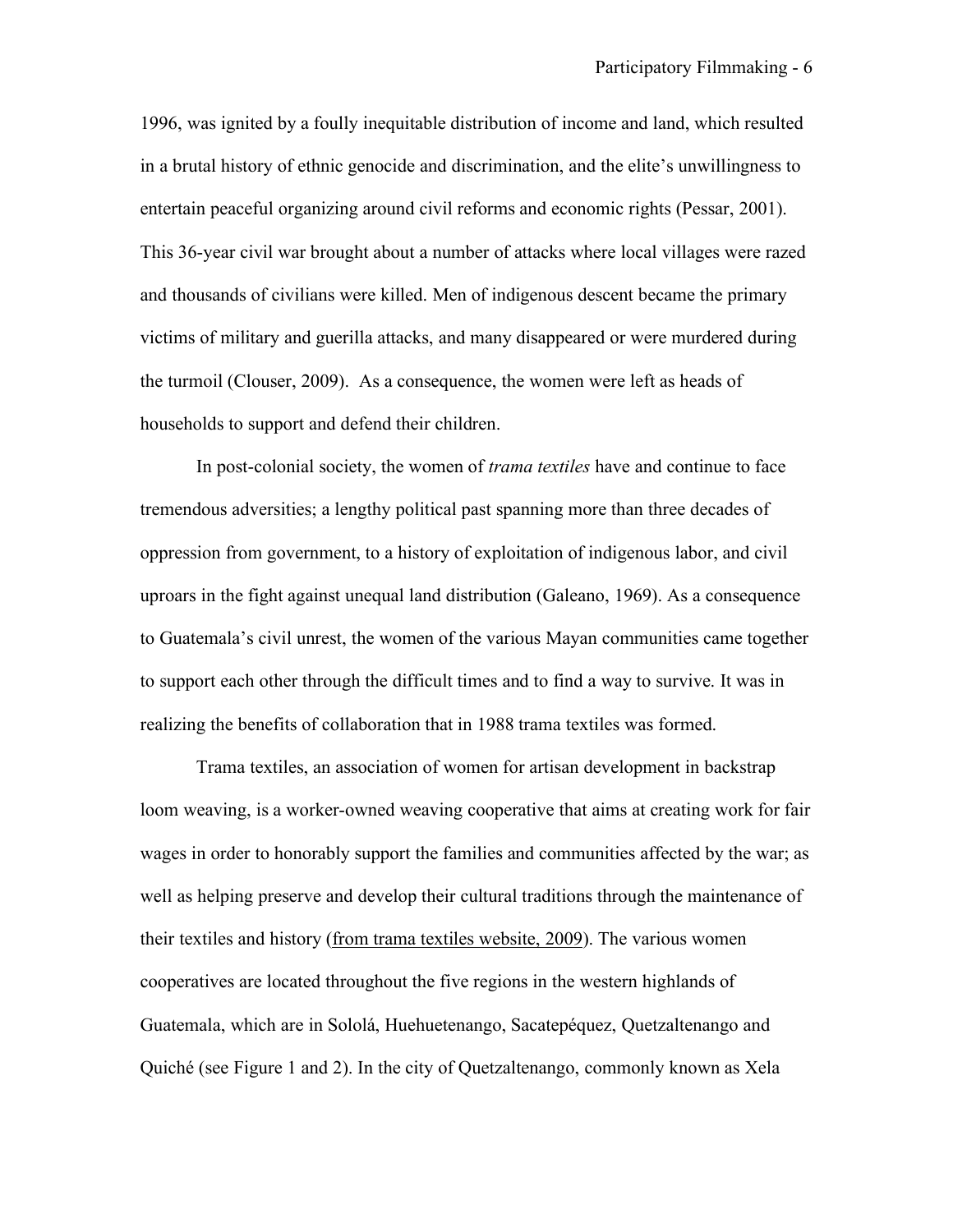(pronounced *shay-la*), the association has a store where all of the women's *telares* or textiles are sold, and where their weaving school is located.

Traditionally, Mayan weavings have been a symbol of social status and depending on the color and patterns found in the weaving, it identifies the particular indigenous region a community belongs to. The patterns vary among the villages, anywhere from the highlands to the lowlands of the country. Each one of the designs and patterns tells a different story, representing the unity of past histories and present cultures. While history contributes to the formation of Guatemalan indigenous society, for the women of trama textiles, the ancient art of weaving is a symbol of past Mayan identity; and presently, it has also become a catalyst for shaping a new history that reflects who they are today.

 Historically, Mayan women grow up learning the art of weaving on backstrap looms. Backstrap looms are warp yarns stretched between two sticks or end bars that are attached by a backstrap around the hips of the woman on one end, while the other end is affixed by a rope to a tree or post. The word "trama" or "weft" is interchangeable with the word "comida" or "food." In essence, the women of the association see their *trama's* as the binding thread that unites their weaving; and it is in their practice of weaving that the women can provide sustenance for their families (see Figure 3). This is a tradition passed on from one generation to the next, and it continues to be a distinct part of the Mayans past, present, and future.

As a symbol of cultural tradition and respect to their ancestors, the women of trama textiles have taken their art of weaving to a new level and have given it a new meaning. Trama textiles is an association where women can employ their tradition of weaving as a way to make a living. However, it has also become a place for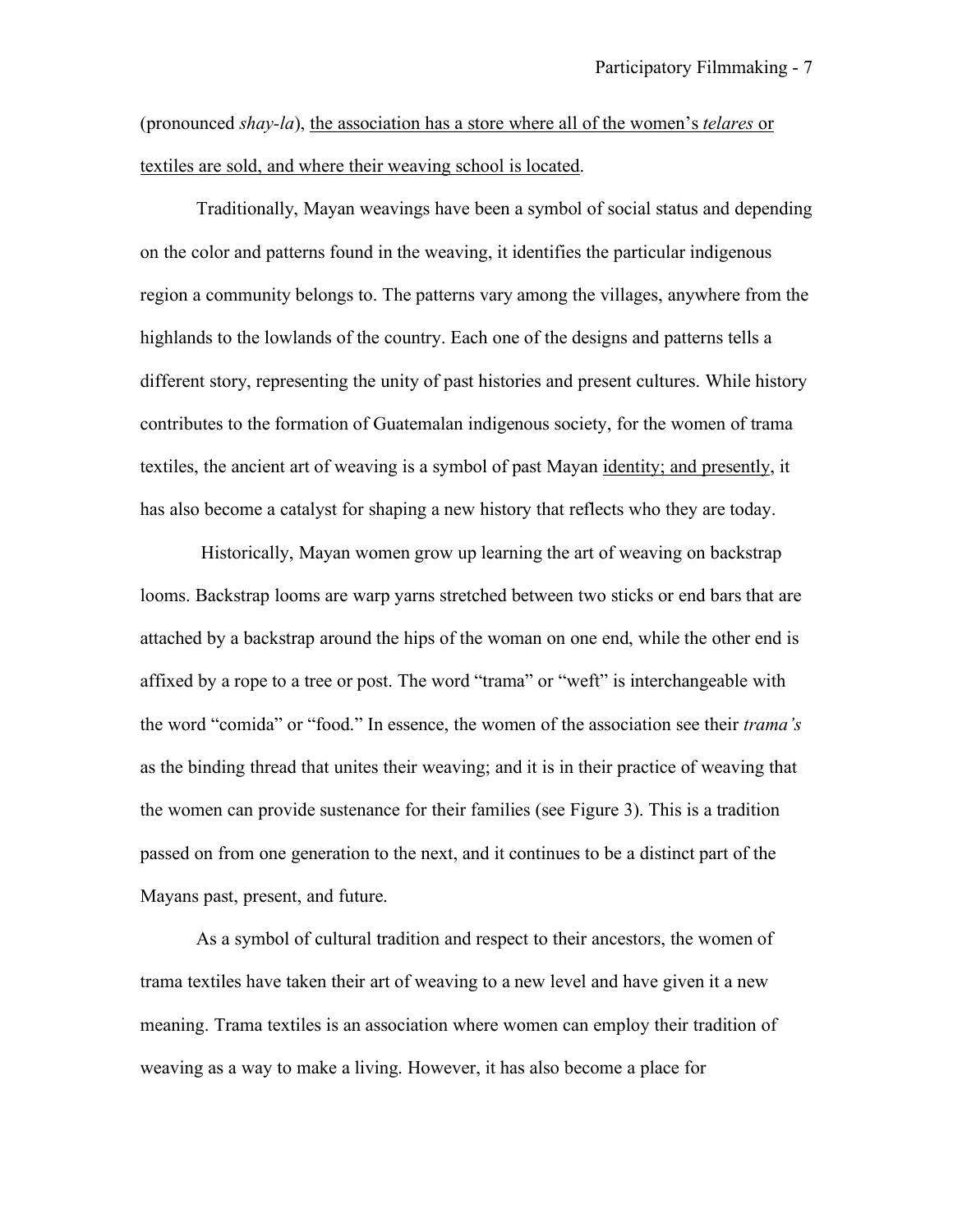empowerment and personal healing. The cooperative unites the women and brings them to a place where they can openly discuss their past, continue to heal at present, and build a promising tomorrow.

### **Developing communication across borders**

Development communication from a grassroots participatory communication orientation merits an evaluation of how knowledge and techniques for producing knowledge are generated. Participatory communication theories emerged as one of the alternatives to the dominant paradigm in development communication and have gained recognition in communication research since the late 1990s (Melkote & Steeves, 2001). Several development communication scholars have enunciated the need for illustrating the connection between theory and practice (Beltrán, 1975; Escobar 1995; Huesca, 2002), and much of this approach has been couched in Freirian liberation-oriented theories. Some of the key points of Paulo Freire's *pedagogy of the oppressed* address the notions of conscientization and radical social action that reject perceiving the oppressed as powerless. Freire (1993) argues that no person should be treated as objects passively receiving knowledge, but that in order to "surmount the situation of oppression, people must first critically recognize its causes, so that through transforming action they can create a new situation, one which makes possible the pursuit of a fuller humanity" (p. 29).

Participation has been defined and operationalized in multiple ways; from pseudo participation, to genuine efforts at generating participatory decision making (Melkote, 2003, p. 138). Nair and White (1999) conceptualized participation as a two-way interaction between the grassroots 'targeted groups' and the 'information source' mediated through development communicators. Participation in this analysis is embedded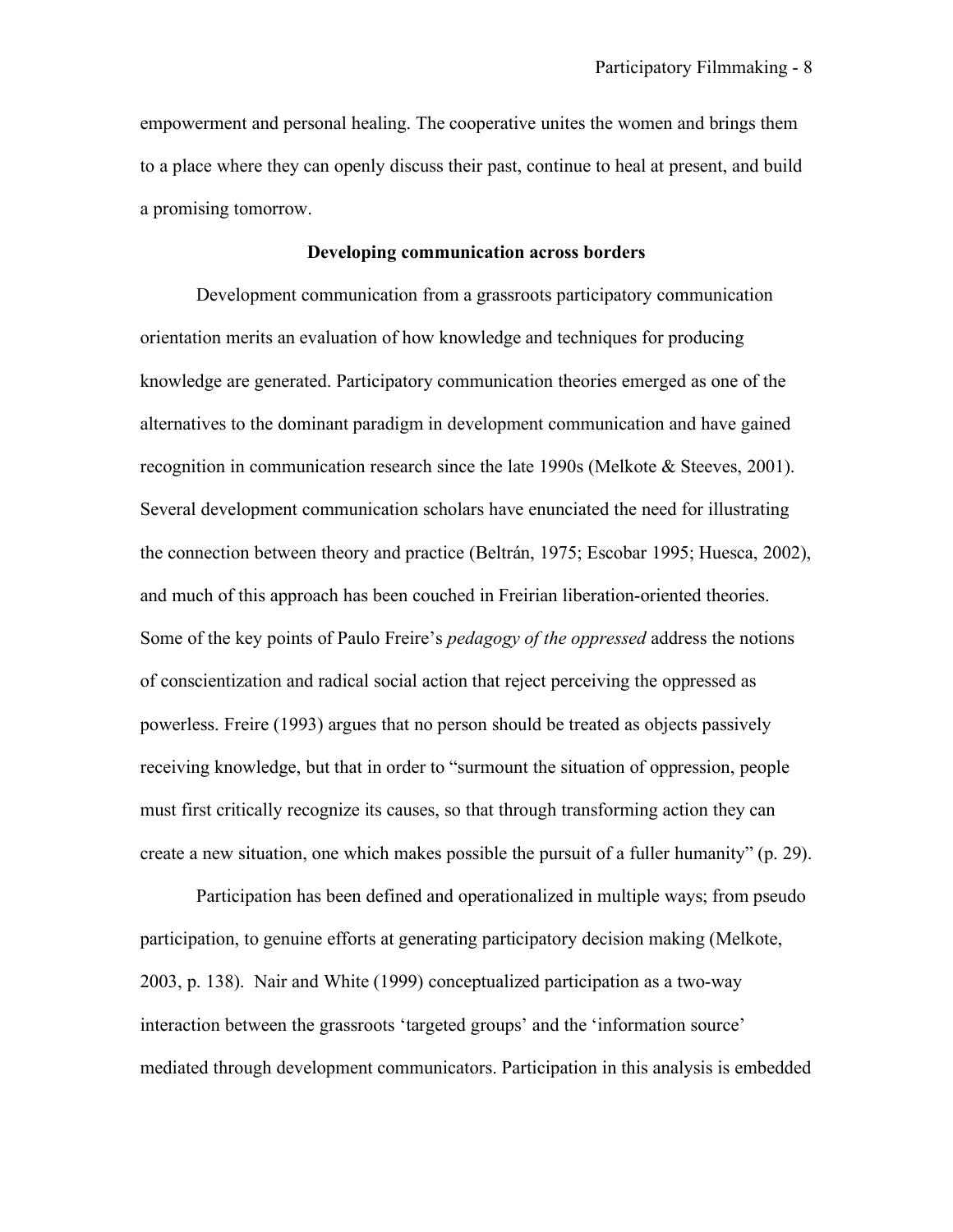in the understanding of the communicative praxis that transpired between the participants and researcher. I use praxis in the liberating approach that attempts to eliminate the separation between participants and researcher; while generating mutual collaboration in order to create a "fruitful dialectic for the construction of knowledge, which is systematically examined, altered, and expanded in practice" (in Huesca, 2002, p. 502).

Steeves (2002) sustains "development communication is emancipatory dialogue that leads to the expanded individual and communal consciousness and power, with no hierarchical distinction among participants in dialogue" (in Gudykunst & Mody, eds., p.528). It is then that through the act of participation that a genuine dialectical relationship with participants can take place. With this project, the experience of developing a digital video opened channels for dialogue and personal interaction. However, in accounting for the fact that the video reproductions or DVDs would be used as both a means of education and for the marketing of products, an evaluation of social marketing strategies was necessary to assess effective audience reach.

The idea that fuels the notion of social marketing comes from the application of strategically developed commercial advertising and marketing techniques to development campaigns (Kotler and Zaltman, 1971). Social marketing, as defined by Andreasen (1995), aims at applying "commercial marketing technologies to the analysis, planning, execution, and evaluation of programs designed to influence the voluntary behavior of target audiences in order to improve their personal welfare and that of their society" (in Snyder, 2003, p. 171). In this particular case, it was necessary to first evaluate the use of the video as a tool for the local promotion of the association, as well as considering the sale of the DVD as a product that could reach international public spaces and audiences.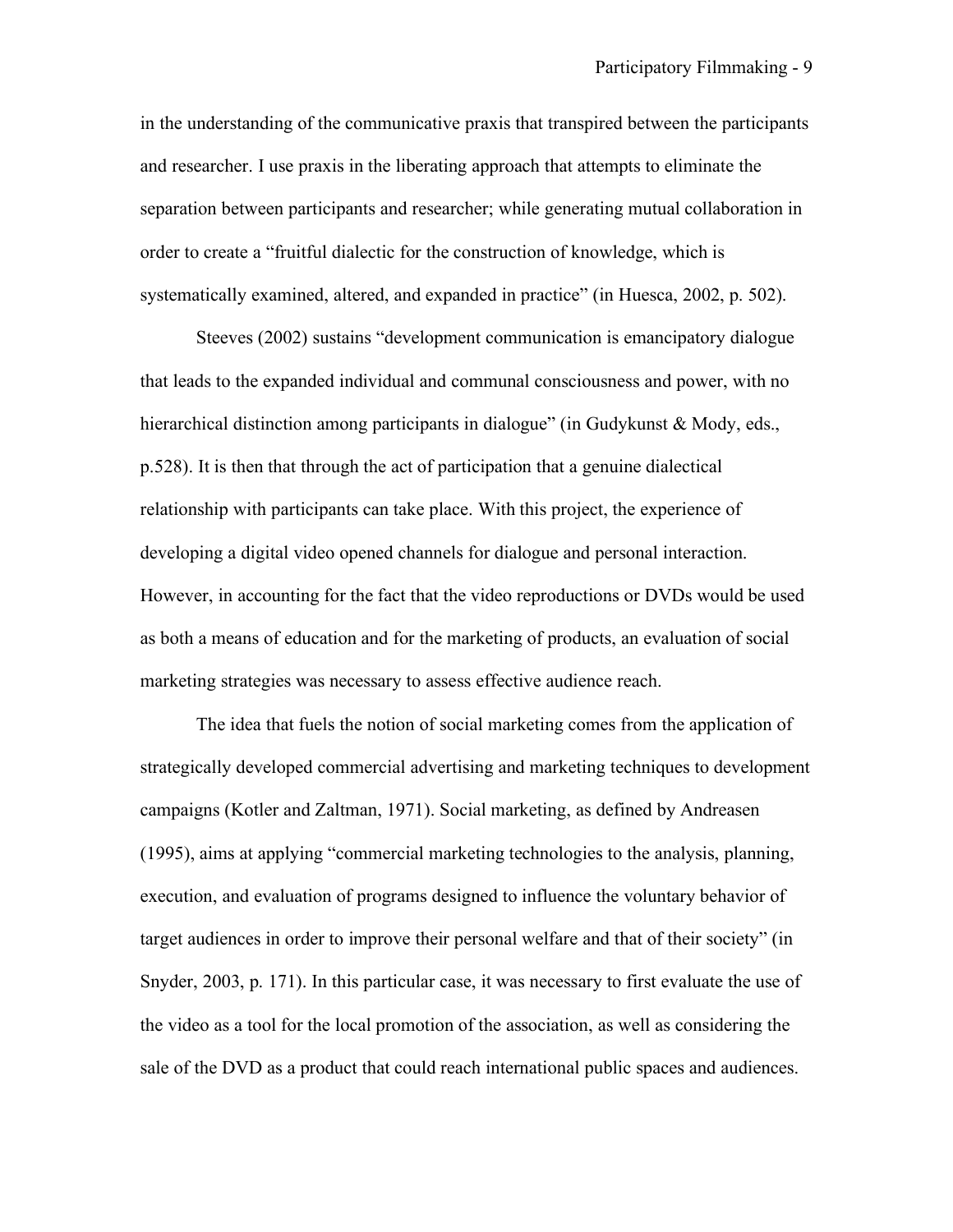In regards to local and global reach lies a dilemma of the effectiveness of social marketing strategies. Originally implemented to aid health campaigns, such as the USAID diarrheal diseases or family planning campaigns in the 1970s, to immunizations, nutrition and mosquito control campaigns of the 1990s, and more currently, AIDS prevention programs, social marketing tactics are employed to promote awareness of social issues (Melkote & Steeves, 2001). Within development communication campaigns, the use of social marketing strategies has increased at the local level (Clift, 1989; Wilkins, 1999), and marketing strategies are built on the "four Ps": product, price, place, and promotion (Kotler, 1984; Manoff, 1985) to reach socially desirable outcomes.

The common thread amongst these types of campaigns is the use of mass media technology to mediate communication. The use of video as a participatory tool of communication creates the opportunity to select and frame the social issue through a grassroots approach. It is a framework of communications research that "emphasizes communication as dialogue, communication as social practice, and communication as a social right" (Richard, Thomas and Nain, 2001, p. 8). Since it aims at involving the people and community, it legitimizes the experiences of those who are seeking social change. In other words, it is empowering the voices of the community through participation in the development of the social marketing product.

Working definitions of empowerment vary depending on whether we speak in an individual, organizational or community context; nonetheless, empowerment implies a manifestation of social power (Speer & Hughley, 1995, p.730). In the case of the women of trama textiles, I subscribe to Rappaport's (1995) definition of empowerment as "the ability to tell one's story and to have access to and influence over collective stories" (p.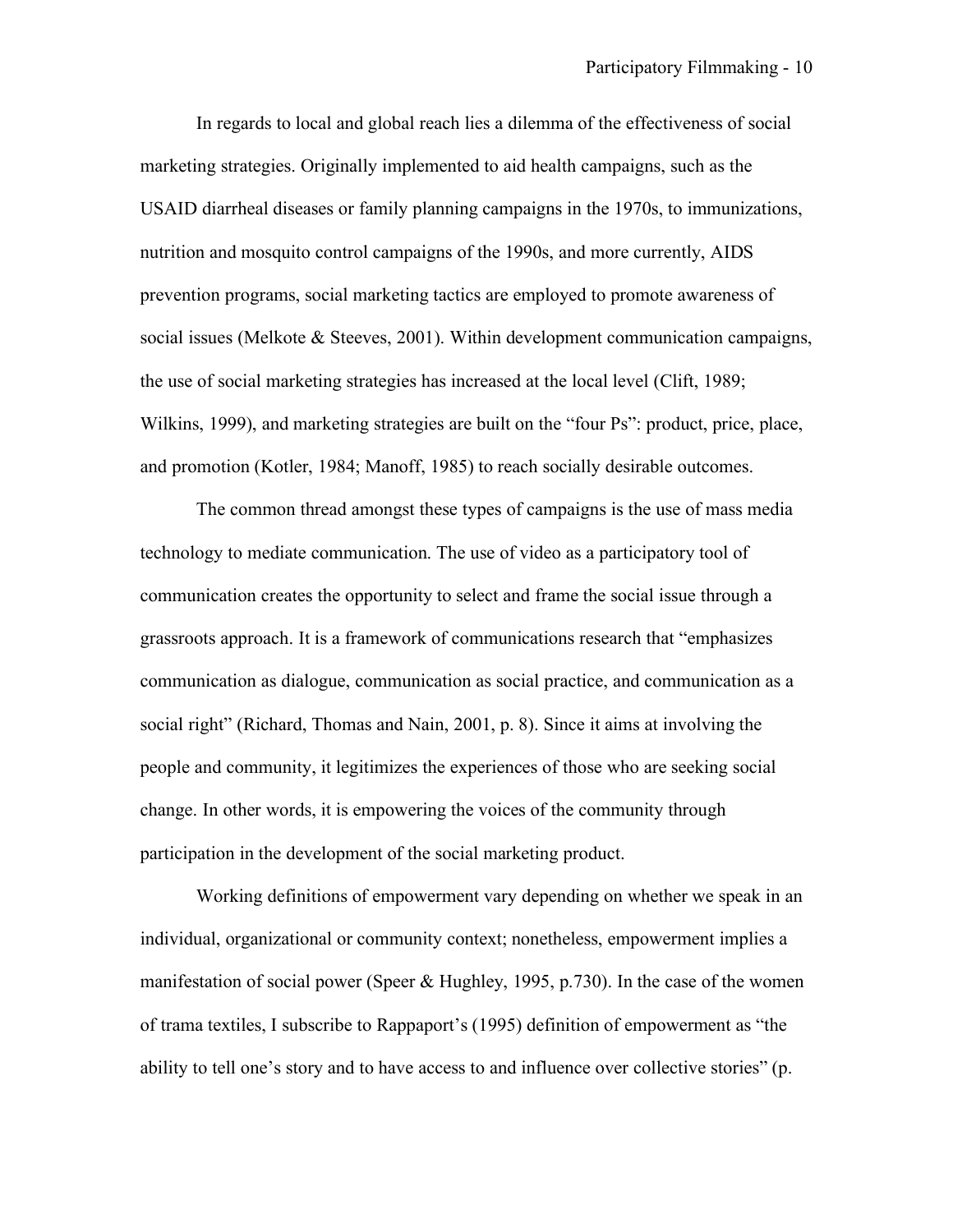803). Rappaport endorses the idea of combining the narrative framework with empowerment theory because it can be about "understanding and creating settings where people participate in the discovery, creation, and enhancement of their community narratives and personal stories" (p. 805), therefore moving in the direction of social change and community development.

# **Participatory Filmmaking: Collaboration as an ingredient for change**

For the purpose of this study, I consider documentary from a more activist point of view that allows broader scholastic analysis of the participation process. As way from which to discuss how the documentary is a medium for giving 'voice to the voiceless,' Ruby (1993) suggests "portray political, social and economic realities of oppressed minorities and other previously denied access to the means of producing their own image. From this perspective, the documentary is not only an art form, it is a social service and a political act" (in Enghel, 2008, p. 43).

With digital filmmaking, the adoption of the portable cameras offered the possibility for new ways of filming that included the participation of communities and audiences. Craig Hight (2008) argues that digital filmmaking created a more democratic form of participation between professionals and amateurs alike to engage in collaborative work, thereby suggesting "a radical shift in the basis of documentary culture itself" (p. 3). In this sense, what was understood as traditional documentary, took more of an activist role in the goal of addressing social and political issues that could help foster social change, in both domestic and international fronts. Locally produced video implies the production of cultural codes and values; and if we consider its global implications, video production can be said to strengthen community identities at a large scale. For example,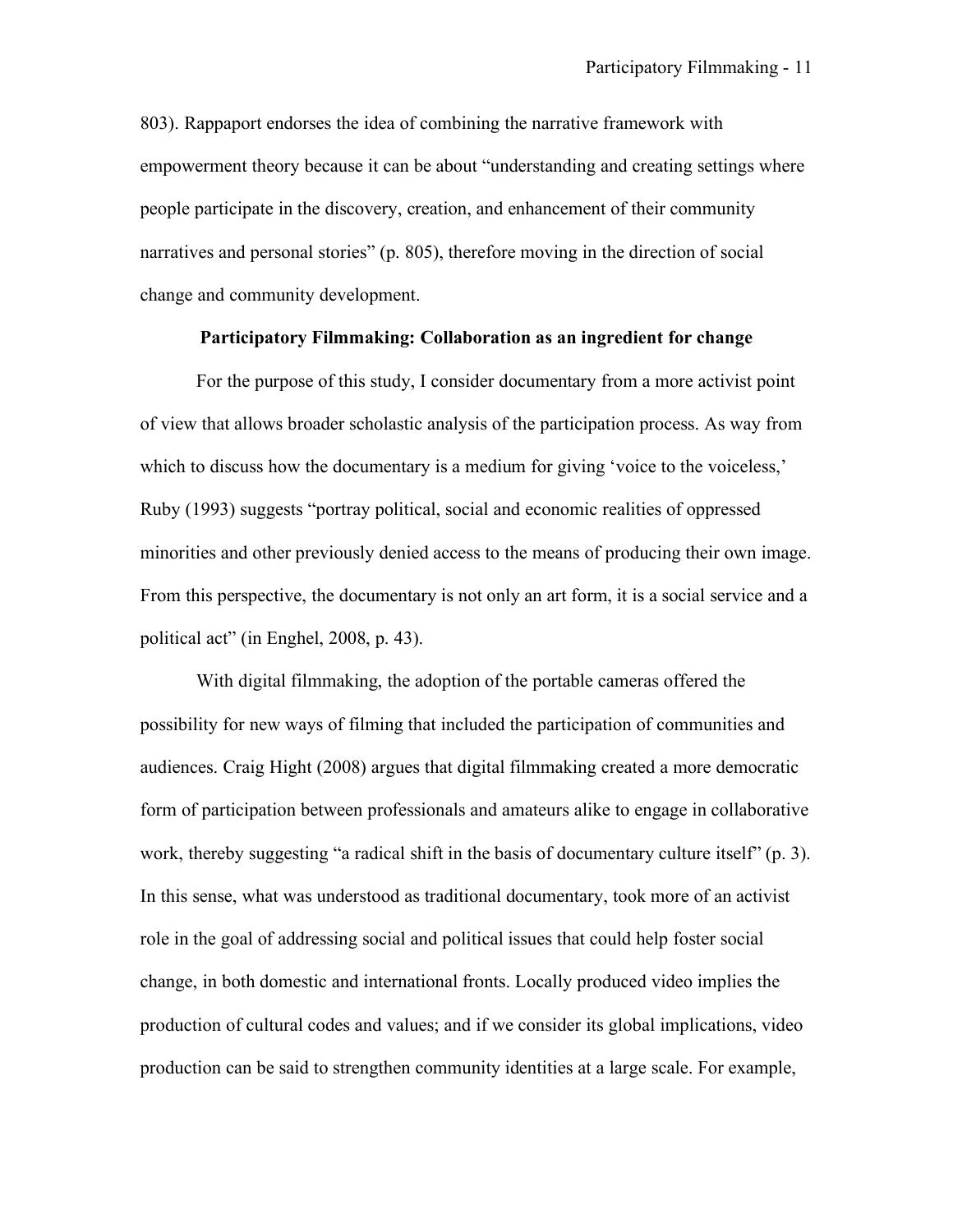there is case of Colombian women living in the margins of Bogotá, who began producing video stories as a way to reject the images coming from the state-controlled systems. As a way of presenting their own realities and social milieu, the women were able to set in motion the process of deconstruction of mass-mediated representations of feminine qualities, and reconstruct their individual and collective identity (Riano, 1994).

Collaboration with participants is important for nonfiction production work at a historical, political, and financial level. Producing documentary style films or videos, are recognized by many as a way of getting their stories told, which can be important for promotional reasons, such as gaining audiences, donors, grants, and for journalistic purposes in order to gain political exposure (Coffman, 2009, p.62). Alexandra Halkin's media project with indigenous Mayan Zapatistas in Chiapas, México, aimed at demonstrating how local and global perspectives can operate as agents of social change. By teaching and promoting video production at grassroots level, demonstrates the way "*outsiders* can facilitate the process of indigenous media production and distribution that not only document and educate but that will also help to integrate new media into other forms of cultural production" (Halkin, 2008). Through conscientization the process of liberation and building of social solidarity helps resist dominant power structures while opening a path to empowerment. Within this framework, it is possible to think of development communication projects as one's that don't anchor themselves solely on the idea of economic gain that is assumed through the modernist approach; rather, we can think about the notion of development as one that supports empowerment as a means of change.

**In the pursuit of a reflexive methodology**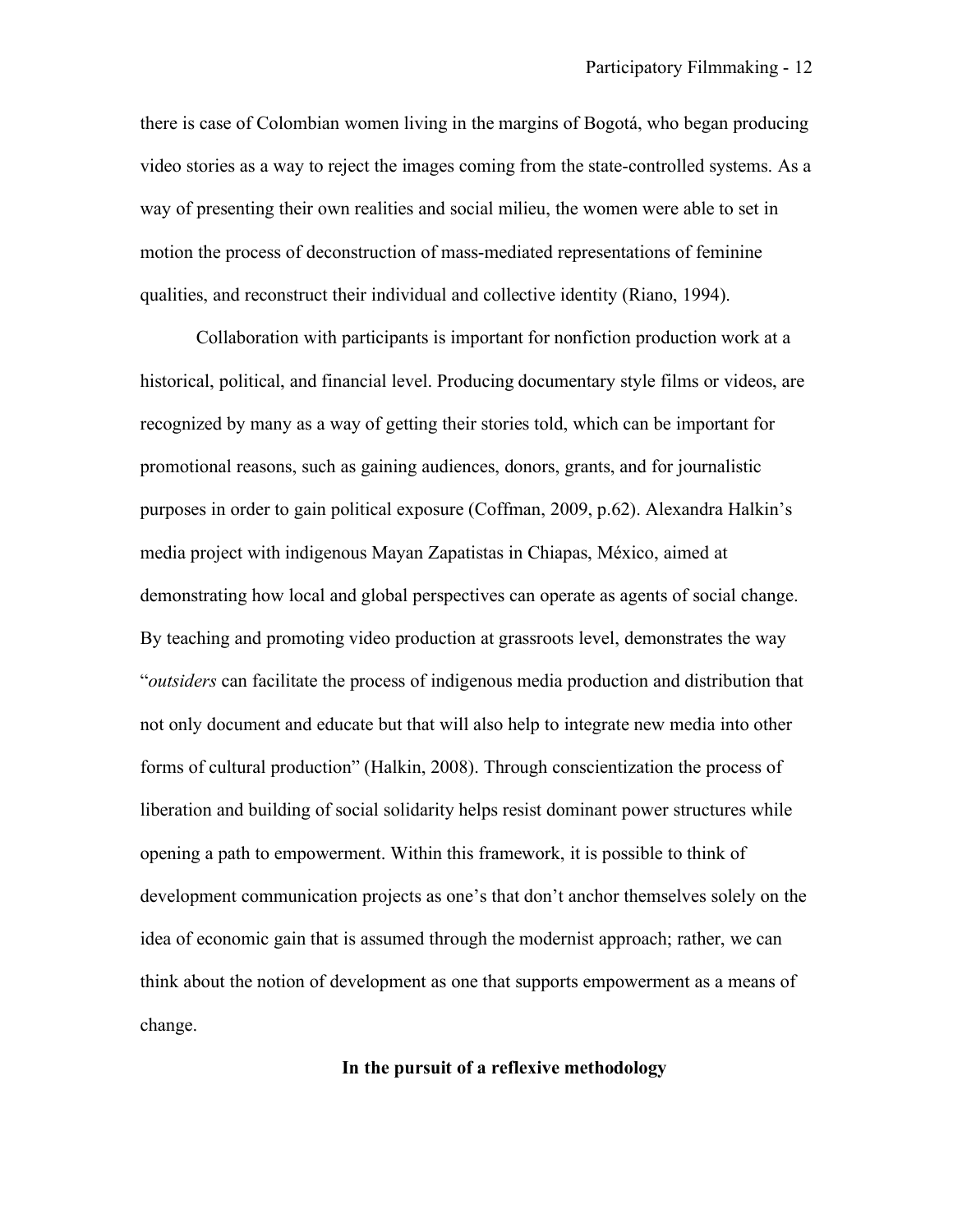This particular account describes the case of the production of the 2008 DVD video for trama textiles. The indispensable element for the development of this digital film was the participation of the women from the association. This project highlighted the stories of the past and it expresses the visions for the future of the community. The active participation on part of the women occurred in several ways: they spelled out the goals of the association, they shared their history and personal stories, they provided an understanding of the process of weaving, and became involved in the production process, as well as becoming the first-person narrators of the video.

The germane idea behind the collaboration of the women from trama textiles in the production of the video, was that I wanted to create a space of trust that could encourage their participation, cultivate a mutual respect and understanding, thereby provide a greater sense of authenticity to the representation of the indigenous Mayan women. Ethnographic documentary works like Wissler's (2007) recount of the creation and reception of the documentary *Kusisqa Waqashayku* (*From Grief and Joy We Sing*) on the musical rituals of the indigenous Quechua of Perú, discusses the importance for addressing the ethnics of representation and personal reflection through the ethnographer's experience, and notes that personal reflections contribute to the ongoing concerns of ethics of representation in video production.

Through the lens of auto-ethnography Hayano (1982) argues that we can "look more deeply at the self-other interactions [which] display multiple layers of consciousness, connecting the personal to the cultural" (in Subedi, 2008, p. 1071). Hayano's reflection from his experience in Papua New Guinea, sheds light on the concept of auto-ethnographic research where he describes his encounter as a genuine participant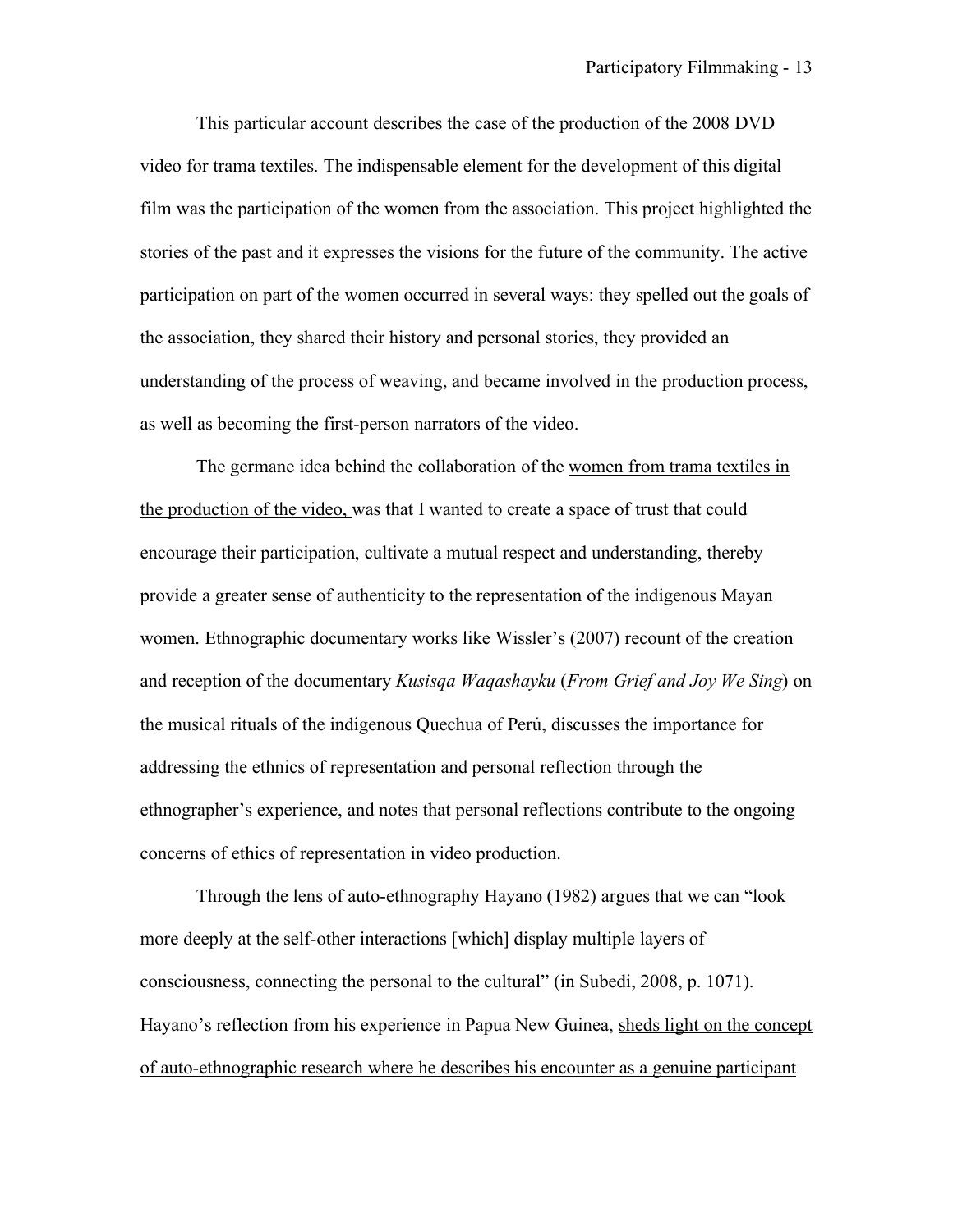observer approach that "could not have possibly taken place in any way other than full, complete, long-term submersion, even communion, on the part of the ethnographer…" (in Wolcott, 1999, p. 173). Although I agree with Hayano's argument that suggests the study of oneself with one's own people, Reed-Danahay (1997) offers a succinct definition that describes the auto-ethnography as "a form of self-narrative that places the self within a social context" (in Wolcott, 1999, p.173). Furthermore, Lievrouw's (1996) position of how narratives serve to partially constitute identity (or multiple identities) rather than to just reflect them (p.223), serves as a way of contextualizing the experience of producing the video in Guatemala.

Therefore, auto-ethnographic accounts "move from a broad lens focus on individual situatedness within the cultural and social context, to a focus on the inner, vulnerable and often resistant self" (Boyle & Parry, 2007, p. 186). In a pragmatic sense, the auto-ethnography concentrates on the study of personal and biographical documents which, intentionally or unintentionally, offer information about structure, dynamics and function of the consciousness of the author, especially in relation to the cultural context (Sarantakos, 1993, p. 209).

It is also worth noting that although I am focusing on the significance of the ethnographer's experience as one that contributes to the discourse of ethics, it is equally important to this work to recognize the impact of the collaborative efforts on issues of self-assertion, authenticity and education in cross-cultural settings. Furthermore, a limitation to this article, which I consider to be equally important to the analysis of participatory action and collaboration, is the lack of a formal evaluation of the final video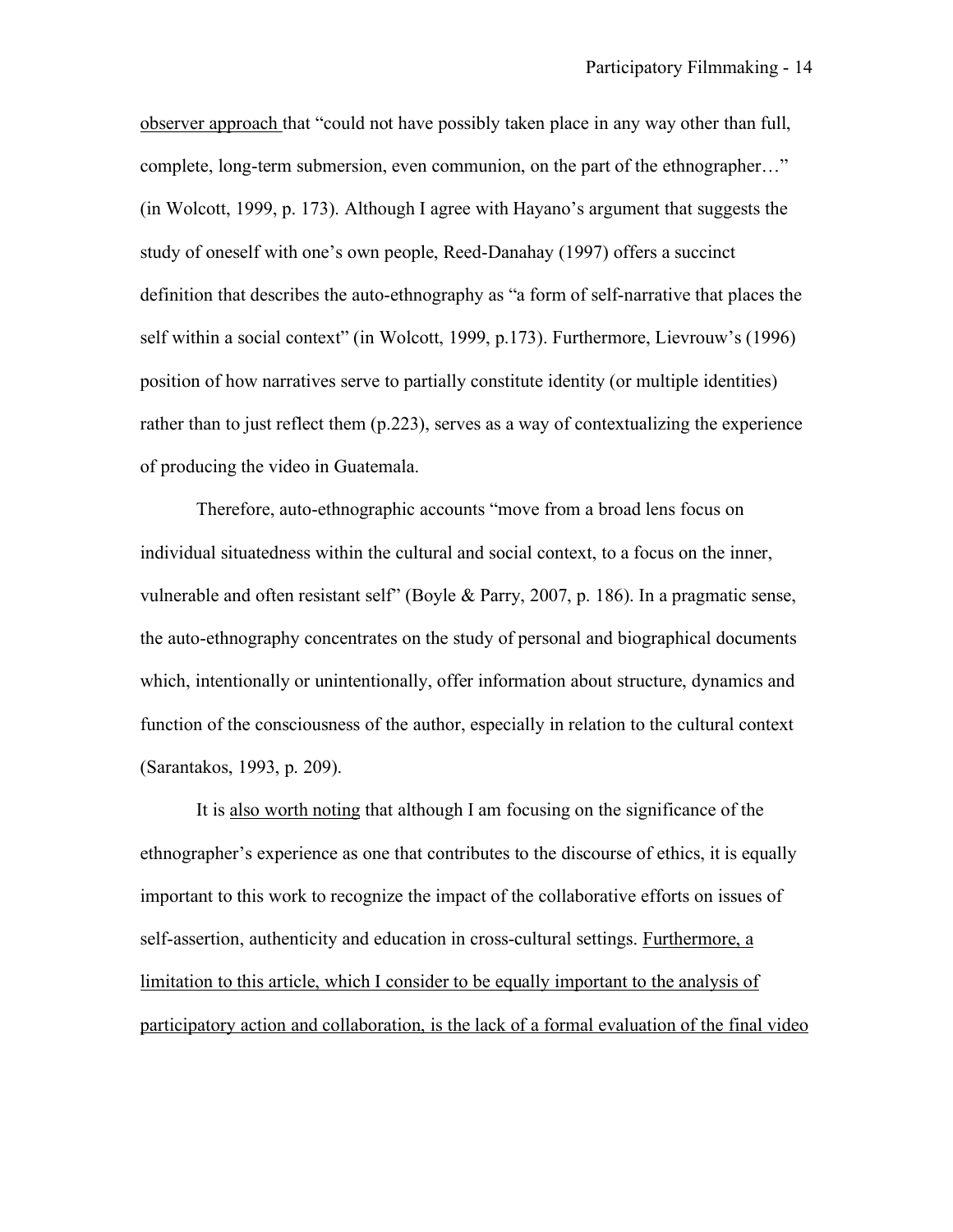by the women of trama textiles; as well as assessment of the sales of the video to their economic development.

I use a self-reflective tone in the narrative of this article in order to articulate some of the idiosyncrasies of this experience; and in doing so, I hope to use the long-standing feminist debate around issues of empowerment. To an extent, my standpoint is partly driven by Spivak's (1988) attitude toward subaltern<sup>2</sup> cultures, which argues that "there is no single standpoint for the subaltern subject who lives a series of hybrid identities on the borderlands between home, America, Mexico, India, China, and elsewhere" (in Denzin, 1997, p. 57).

The data consists of journal entries, interview notes, and many hours of video footage that was recorded during this trip – as well as a number of photographs taken. For this paper, they constitute my primary source of information. The act of revisiting the many images and video footage, helped bring about emotions and memories of the time spent in Guatemala, as well as triggering deeper reflections of this experience. The approach to the analysis of data will consist of looking for patterned regularities in data in order to evaluate standards, interpret connections between the culture-sharing group, looking at how issue-relevant meanings emerge, and see how they connect to the larger theoretical frameworks (Wolcott, 1994).

While I highlight the concept of identity as one that provides cues of the past, but that is continually reshaping itself, I must reflect on my own ethnicity. Because I am of Mexican descent, I feel a sense of familiarity with some of the customs or ways of life of Central American countries. Perhaps it is because there are traces of Mayan ancestry

<sup>&</sup>lt;sup>2</sup> Subaltern defined as those persons who are socially, politically, and geographically outside of the hegemonic power structure.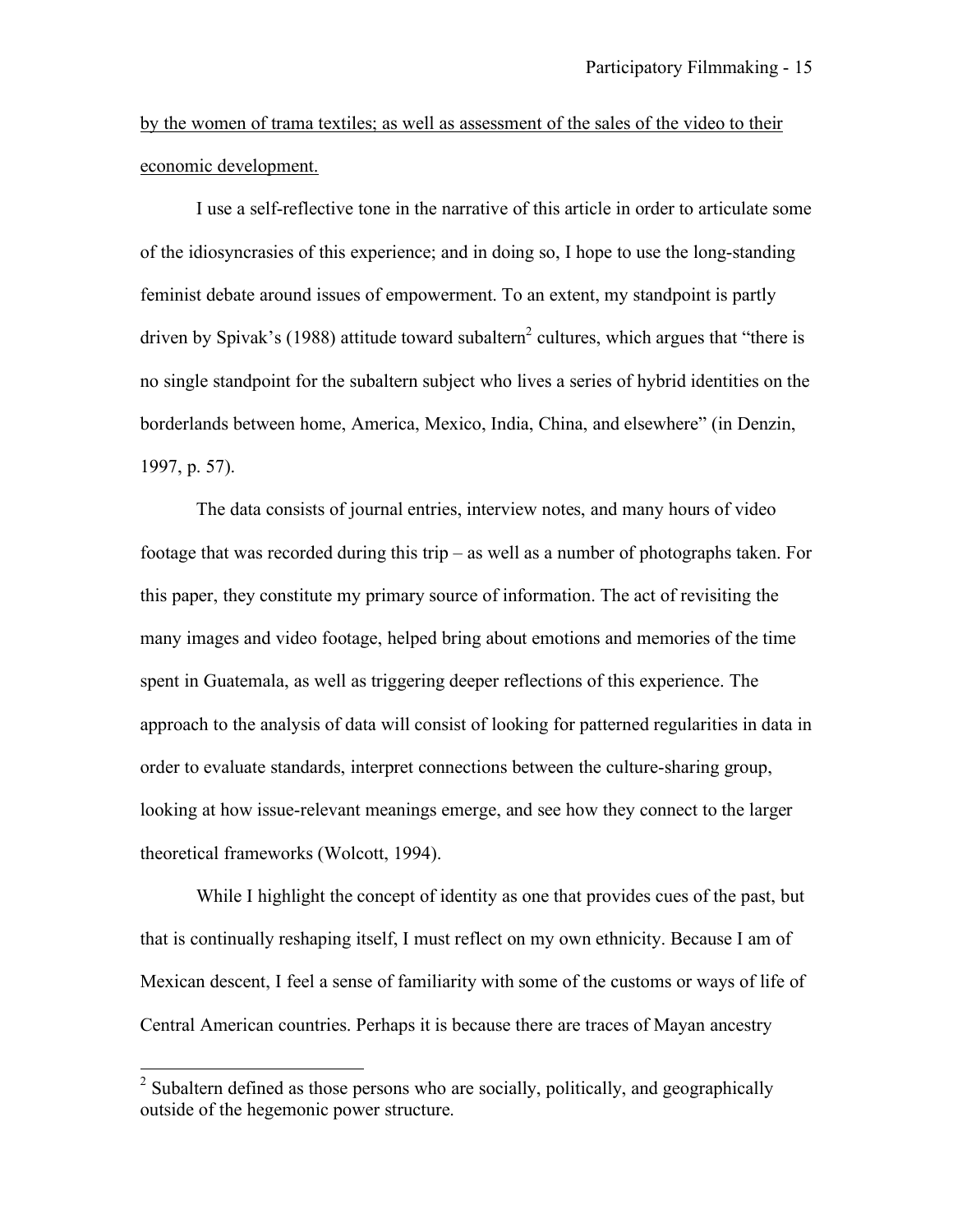present both in Guatemala and México, a common language, comparable customs and a familiar colonial past. However, I do not live the realities of the indigenous women and do not claim to be fully vested in those realities. From the perspective of indigenous culture, I am a *mestiza,* and therefore, have a privileged position within Latino societies compared to those of the indigenous communities.

I am suggesting that through the course of this experience, the women from trama textiles and I have learned from each other, and have appreciated our experiences as unique and different. The representation of the indigenous woman via the documentary became an important element in this experience that opened the discussion of identity. Therefore, I feel it is appropriate to reflect on how documentary films of participatory nature are thought of, while addressing the construction of the video itself as a means to reflect on my own involvement and understanding of the events that took place. Finally, I should note that the participation and collaboration with trama textiles was primarily in the pre-production and production stages of this video. Although the women of trama were able to see a rough cut of the video before my departure from Guatemala, the final edited version was completed back in the U.S.

#### **Analysis**

My journal entries reveal three distinct types of themes that I will divide thematically: notes that reflect the stories and experiences of the women of trama textiles; notes that pertain to the logistical and production aspects of the video; and notes that I will refer to as the 'active reflections of production,' which point to personal and philosophical questions that came about during the production process itself. The combination of these notes, help me identify patterns of issues I dealt with while in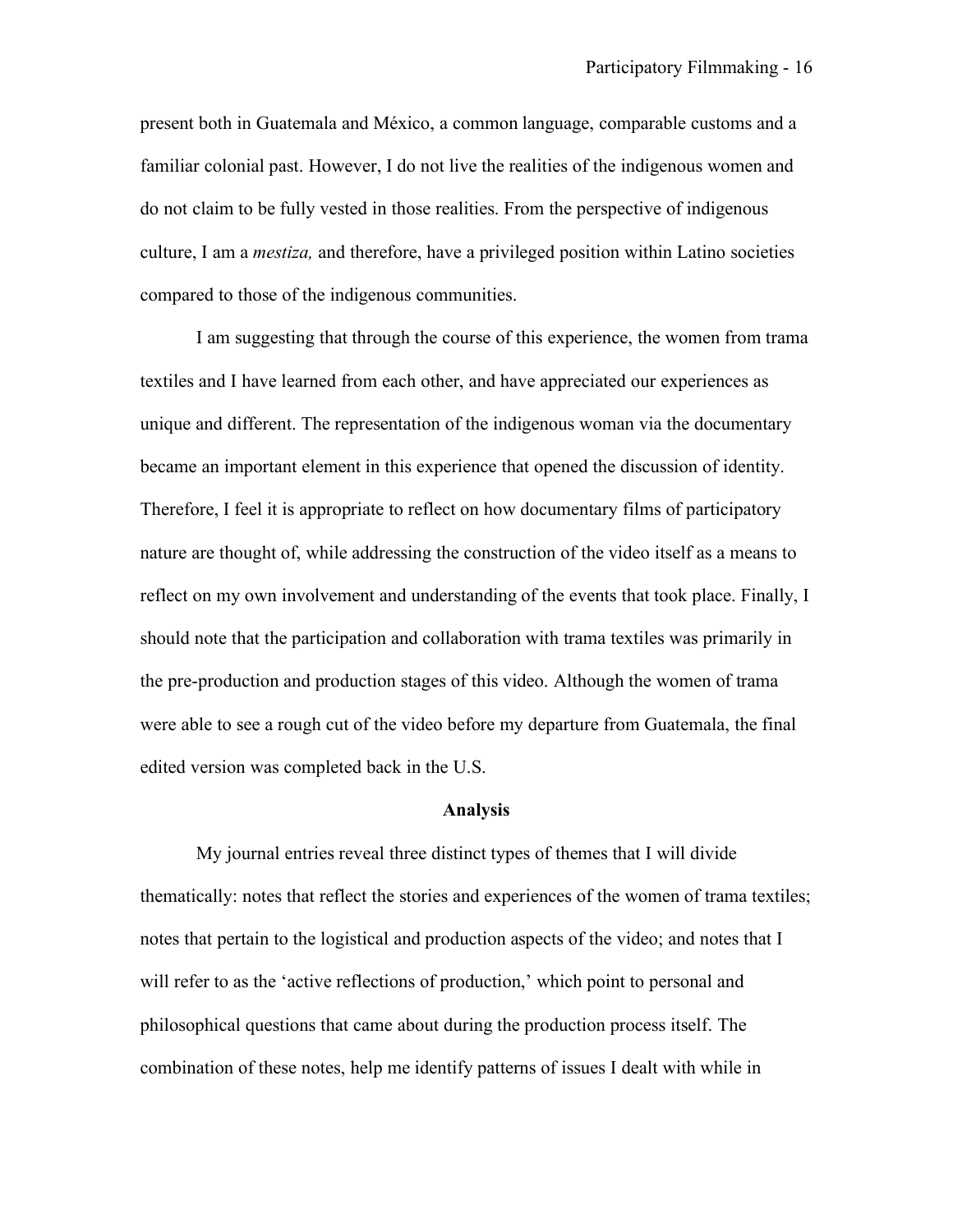Guatemala, which are now more salient through the process of analysis. Overall, I have found themes that relate to ethics involved in representation, self-assertion as a key component of personal and collective change, and the impact of working in cross-cultural settings to authenticity and the process of education. Furthermore, revisiting the many hours of video footage helped me remember more distinctively (and viscerally) the experiences of my time in Guatemala.

As a matter of clarity, I would like to note that trama textiles is led by two very unique women named Amparo de León de Rubio and Oralia Chopén (see Figure 4), president and vice-president respectively. Together, Amparo and Oralia are the guiding voices of the association (and video) who granted much of their time to work with us during our stay. Furthermore, most of the women of trama textiles are monolingual groups who primarily spoke languages like Quechua, Kiché or Kachiquel, among others. Amparo and Oralia were the primary translators for the women of the cooperatives, while the accompanying professor and I became the translators between Amparo, Oralia, and the students.

### *Ethics in Representation*

One day, Amparo and Oralia were teaching me how to weave. It was a slow day at the school, so the three of us had the opportunity to engage in leisurely conversation. I began to share my personal trajectory –what part of México I was from, how I had family across borders, where I worked, how I engaged in my education, etc., and I realized that there was a clear difference of experiences and lifestyle that separated us in ways that went beyond our ancestral connection. Our lives had been shaped in distinct and unique ways that made our views about life completely different. This conversation led me to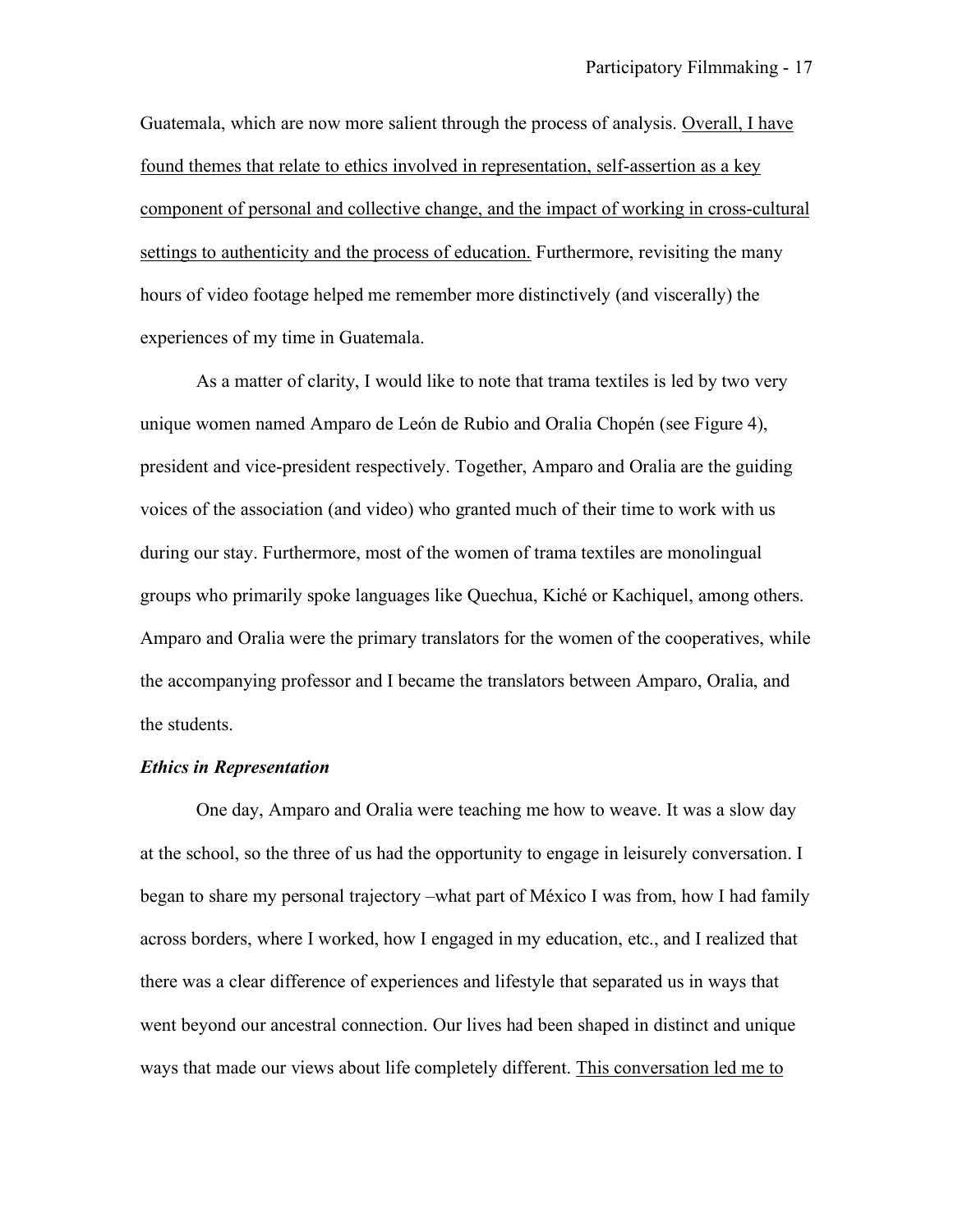emphasize to Amparo and Oralia how important it was to have their direction in terms of what cooperatives we should visit, who we should interview, and how we should communicate their message. We talked about the amount of work involved in producing a video, as well as the importance of having a target audience in mind so that we could be effective about delivering the cooperatives message.

Oralia suggested the possibility of going to Pujujil to document the cooperative. She wanted us to meet her family and interview the women weavers who lived close to her. Among them, was Juana Cojtín (see Figure 5). Juana had visited the weaving store several days earlier where I had the opportunity to meet her. She made a big impression on me because she shared her difficult personal story with great emotion. Oralia translated as Juana spoke in Kiché; she had survived a severe experience of war violence that resulted in the loss of her husband and father, and she was very much in the process of emotional and psychological healing. Oralia was insistent that we visit Pujujil and speak further with Juana Cojtín. Oralia said to me *"I think it would be good to visit Juana*  and her family in Pujujil because, pobrecita<sup>3</sup> she is really needy, sería bueno.<sup>"4</sup> To an extent, I was persuaded by Oralia to do an on-camera interview with Juana. Oralia believed that although it was hard for Juana to tell her story, by telling it, she would continue healing. Oralia felt that Juana's story epitomized the many stories of tragedy among the women, so particular example would resonate with the rest of the women we didn't have time to interview. I agreed.

This village is located around at the outskirts of Lake Atitlán, the largest lake in the country. As I prepared for our trip, I wondered what the implications would be for

 <sup>3</sup> Pobrecita is translated from Spanish as '*poor little thing*.'

<sup>4</sup> Sería bueno is translated from Spanish as *'it would be good.'*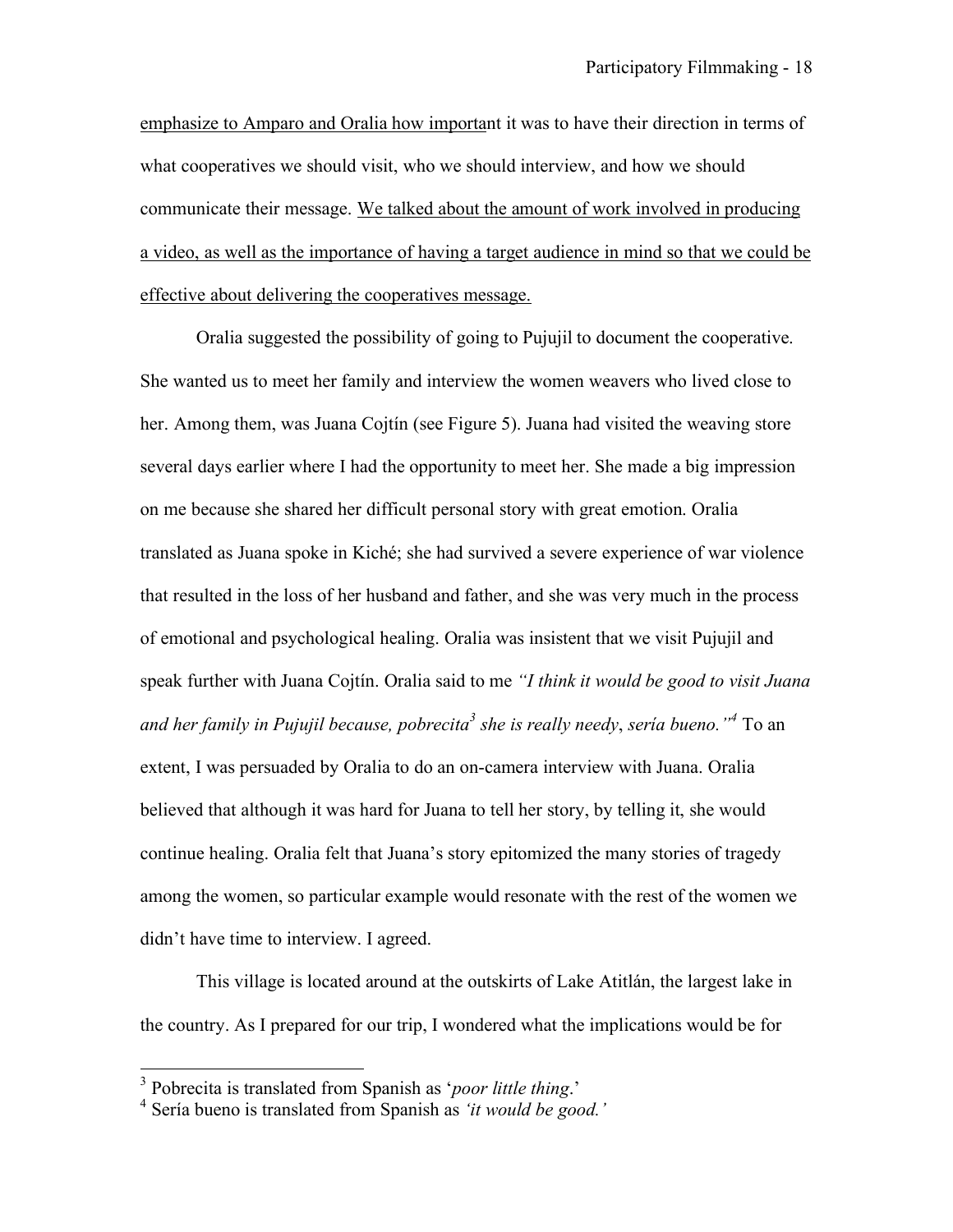recording Juana's story. Having shared her story with me before, I wondered how she would react in front of the camera. I worried that by interviewing her I would be capitalizing on her story to make an emotional appeal to the audience. Her story was incredibly moving, and as a producer/director, I knew that this was the type of story that was compelling enough to trigger an emotional exchange with viewers. Looking at it pragmatically, I knew that all the right elements for the emotional appeal were there. Nonetheless, I felt conflicted. Knowing that Oralia really wanted me to interview Juana meant that this was significant for her and her community, I felt the responsibility to do it, but how would I approach doing an interview with Juana? How would I manage to convey her story, which merited sharing; but was this ethically or morally responsible?

Lassiter (2005) notes that a tremendous sense of moral responsibility and ethical practice becomes inevitably entrenched in ethnographic work, however, regarding ethics and the work in academia, he further argues that moral and ethical dilemmas are fluid, and that no one solution is the same for all situations. I had met Juana prior to the official interview at Pujujil, and that time, she was very emotional. So in thinking about the oncamera interview, I became conscious of how visual representations are not a harmless activity; things such as emotional behavior, ultimately impacts everyone involved and the scope of the work (Newton, 2001).

In relation to documentary film, it has long been argued that the presence of the camera alters the behavior of participants, usually making them think twice about what they are going to say, how they are going to say it, how they look, etc. In this case, the camera certainly affected Juana's attitude, but instead of making her hold back feelings – which is what I had expected, the camera became an outlet for expression. In other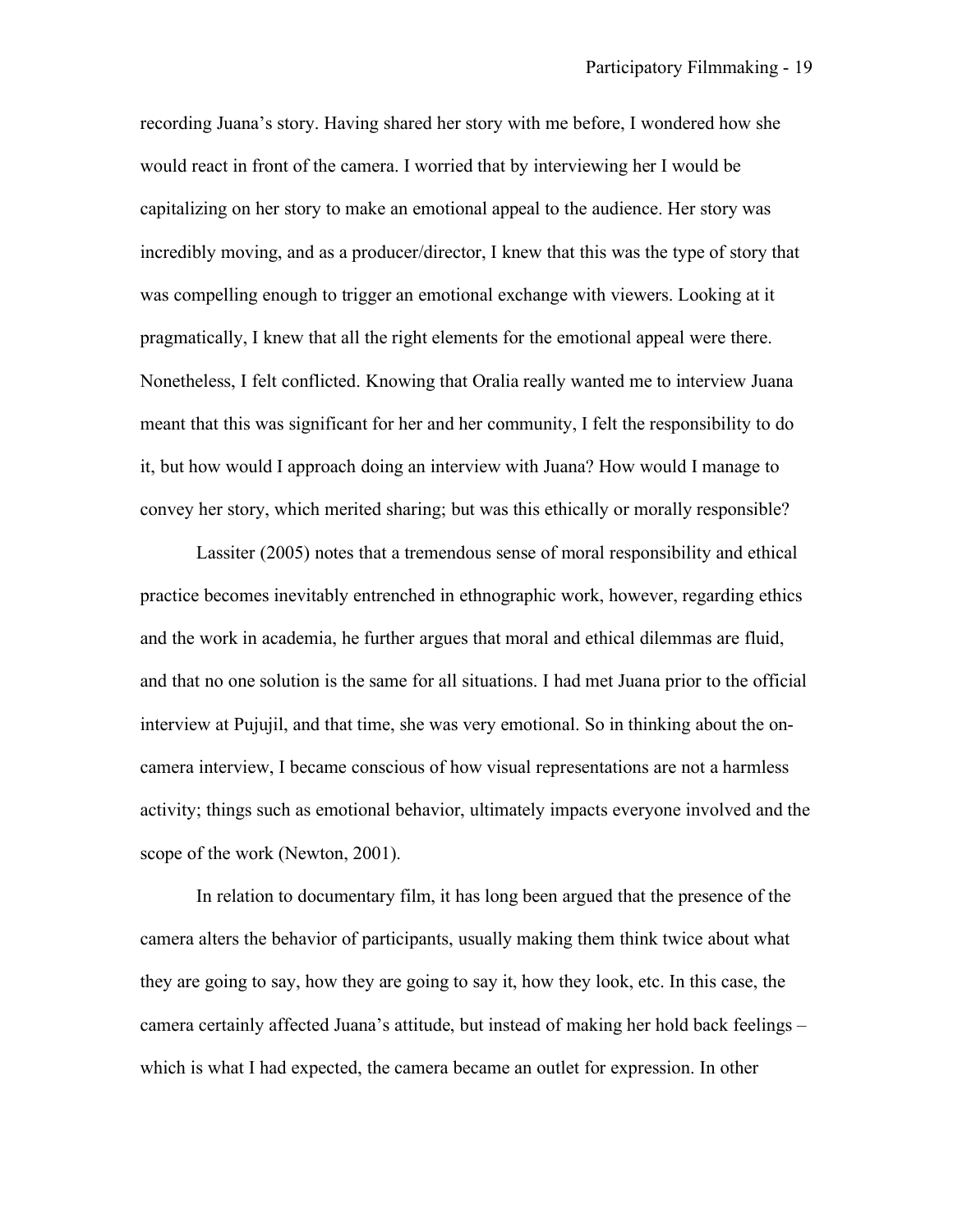words, the presence of the camera mediated her experiences and opened a space where she could share her grief with others.

For an image producer there should be a personal moral contract in documenting an image that reflects reality. This contract should require being true to one's self. There is a moral obligation of the producer to his or her subjects; and there is a moral obligation of the producer to the potential audience (Barnouw, 2005). Ultimately, I realized that Juana's emotional state was part of who she was as an individual; she was a sensitive person. Her account was an expression of her most intimate sorrow; and the fact that she wanted to share this made me realize that what I had considered to be a vulnerable moment was really a moment of healing unfolding before the camera. It became apparent that Juana wanted to talk, and more importantly, she did of her own free will in front of the crew, the camera, and me. It didn't matter what interview questions I asked, or how I asked them, Juana shared more than what I had anticipated and she displayed those same raw emotions I had seen before. I realized that this is who she was in the most authentic of ways. I was just lucky enough to have been able to see it and hear it.

# *Self-Assertion as an Agent for Change*

The women of trama textiles are challenging the way first world nations have traditionally viewed and represented them. The traditional construction is a "homogeneous powerless group often located as implicit victims of particular socioeconomic systems" (Mohanty, 1988, p.54), but this old paradigm is changing. These women are resisting traditional ideologies and are redefining their identity at the intersection of a traditional past and a clear empowering vision of the future.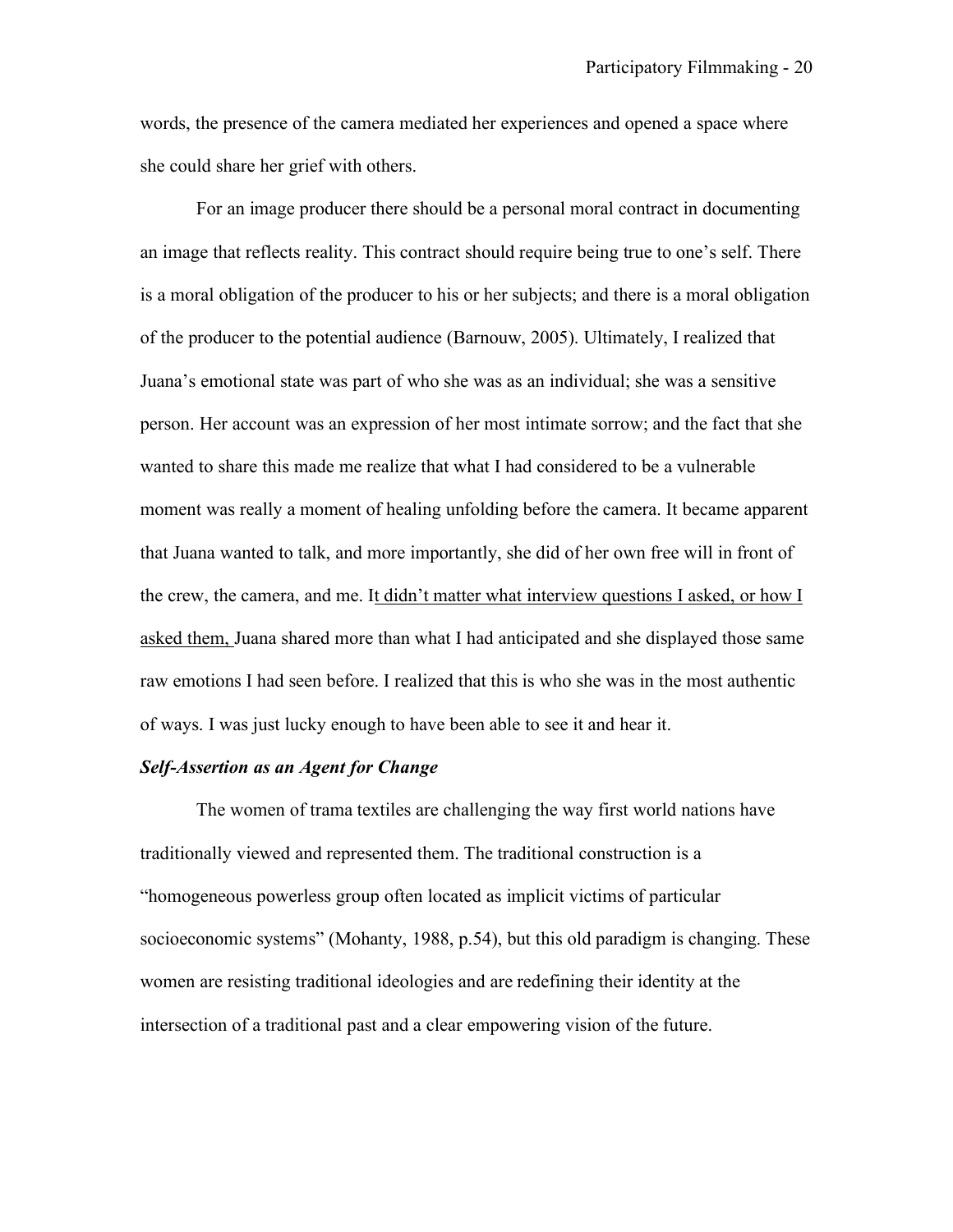During a meeting in the town of San Martín Sacatepequez, a group of about 20-25 women gathered with the production crew and me to tell us about their work and experiences (see Figure 6). Amparo hosted this meeting at her home. She had a small and narrow patio where the women sat all around the floor filling the space to maximum capacity. I sat with Amparo directly across from the large group of women. Although we needed to sit in this way to accommodate the spatial restrictions of the room and production recording needs, I realized how 'separated' I was from the women. I do not mean to imply a simple difference of seating arrangements, but my personal position of outsider was clearly drawn in relation to their close community.

To facilitate a cordial conversation, I began to ask them general questions about their weavings, their families, and the future. Through their responses, it quickly became evident that they saw me as an outsider, but also as a facilitator. They knew I was unfamiliar with their past and unable to truly know what the loss of entire communities of family and friends would feel like. However, their responses conveyed an educative tone, which helped foster an honest and meaningful conversation between us. I began to sense that they saw me as a conduit to deliver their message to foreign audiences. In other words, they viewed me as a person who had a history that related more to that of the many tourists they met, than to a person with a historical past that to a degree, connected to their own.

Prior to our visit, the women were briefed on why and for what reasons we were making the video; in turn, I felt the women viewed this opportunity as a way to erase particular historic representations, over which they had no control –especially those that represented them as powerlessness and victims of war. An elderly woman in the group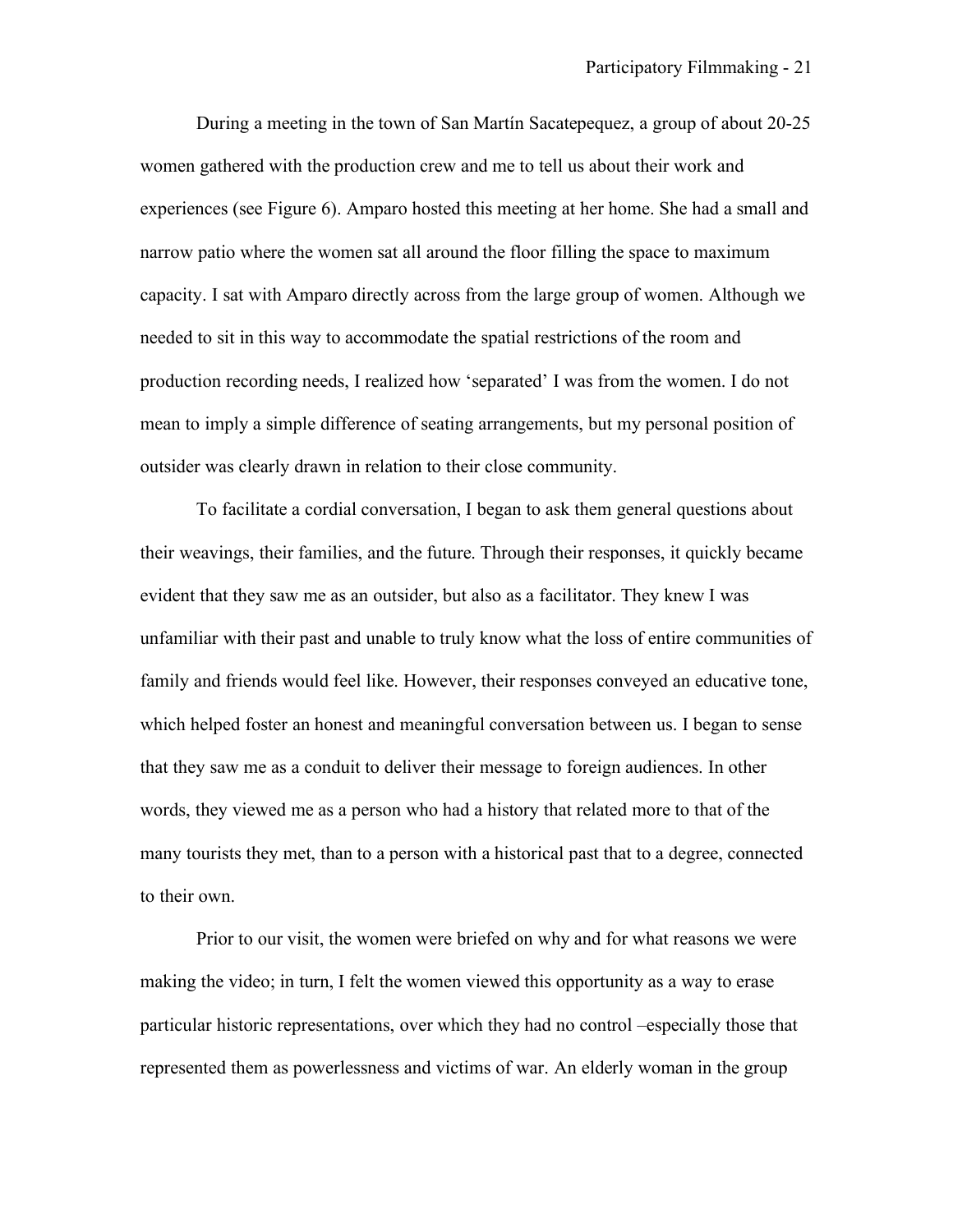said "*…we aren't asking for charity, we are asking for work. We work hard for our families, and by god's grace, we can continue to work. That is what we want to say to people..."* It dawned to me that we had not been invited to the community to be simple witnesses to these women's living conditions or to feel sympathy for how they lived; rather, we had been invited to be part of their space and their homes, in order to make a stronger connection between their weavings and the families who created them. Their work symbolizes more than simple economic reward, it is a form of personal and communal validation that empowers individuals, women and community.

Prior to visiting this cooperative, Amparo told me that the women wanted to participate in the video and communicate a message. For me, this seemed like a logistical impossibility because we would be meeting dozens people. To interview each one of them would have been very difficult given our time constraints and resource availability. Amparo said to me, *"we want people to see who make the weavings and how they make them… we want people to know that if they support us, they will be helping all of us… and they [viewers] can see that the money goes directly to the women..."* In this context, self-assertion demands the recognition of particular people, cultural recognition of beliefs, rights, or claims about their own identity. Documentaries help voice self-assertion by allowing the people themselves to (re)define who they are by granting a space where their personal voices can be heard. They provide a way of creating a line of discourse that goes against the grain of prevailing ideologies, thereby offering the point of view of people outside of the Western lens perspective.

As I continued to listen to the stories of the women, I noticed patterns that resonated similar experiences and wondered how I could validate all of their stories in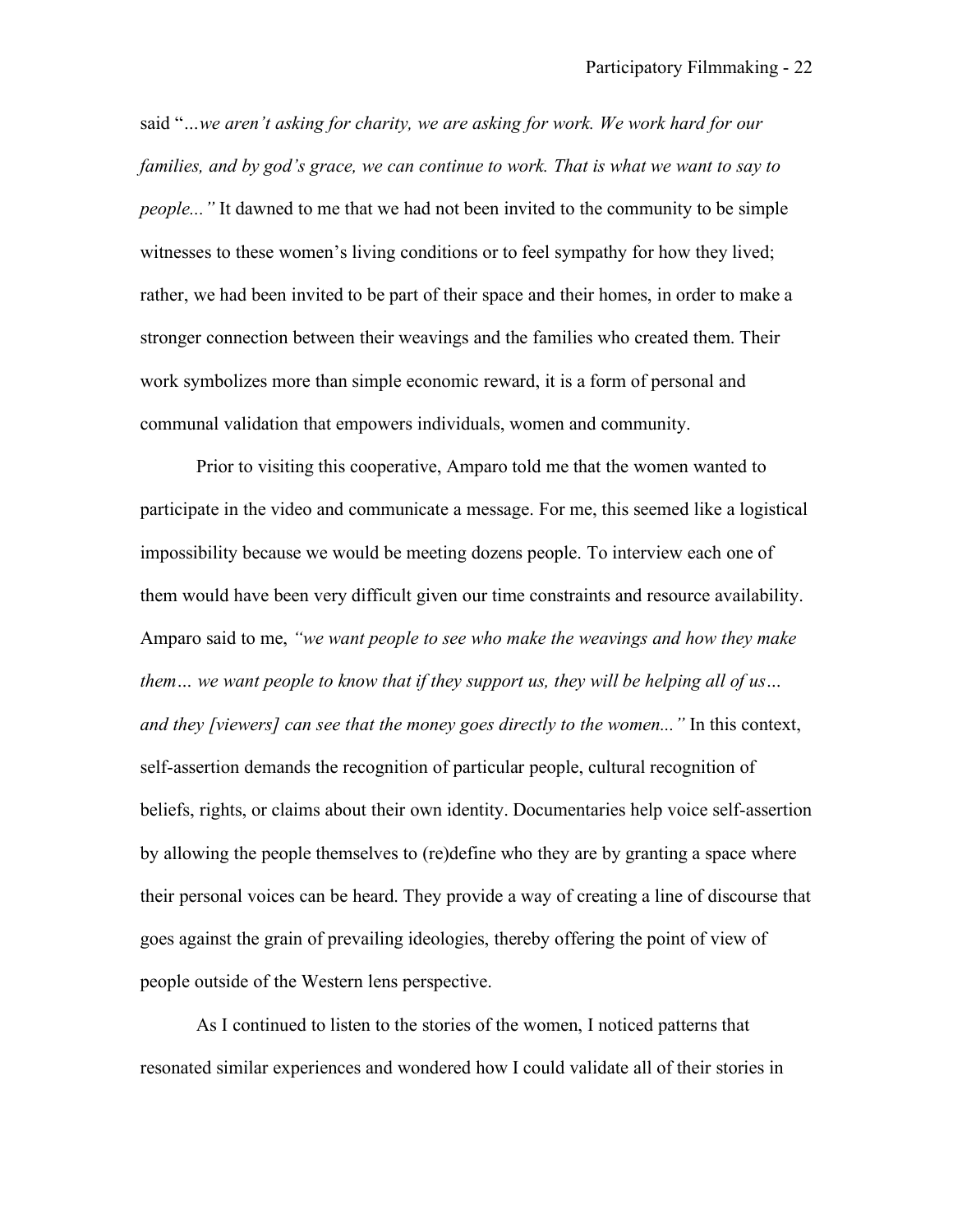one short video. I felt it was not possible; there were too many people and not enough time within one 25-minute video. However, the overarching story patterns revolving around the civil war, around the loss of loved ones, around strength and goals for the future, I realized that I could illuminate all of these issues by telling the story through the voice of both Amparo and Oralia. I envisioned a sort of collage of faces that would provide a 'picture' of the many women who were part of the association, while hearing the stories of Amparo and Oralia. They voices would act as the binding thread that connected the women together. Although this was a strategic approach to the overall aesthetic of the video and a logistical move to advance the production, this undertaking helped validate the time and collaboration of all the women who so willingly banded together to share their stories.

The self-assertion of women's identity through the use of video was a crucial element of empowerment in this experience. It elucidated the transformative force of participation in their everyday lives. In reflecting, one major issue emerged, that of their capacity for being their own agents of change. Orford (1992) discusses the emergence of agency "when a relatively powerless group take some form of social action to improve its power position, this power can be thought of as a collective quality. This requires the often difficult tasks of collective awareness of a common cause, the development of group solidarity" (in Siddiquee and Kagan, 2006, p.191).

# *Negotiations in Cross-Cultural Croductions: Authenticity and Education*

Within the discourse of authenticity, Trilling (1971) reflects on the concept of sincerity in both the private and public as a means to honest social relationships: "authenticity has to do with our true self, our individual existence, not as we might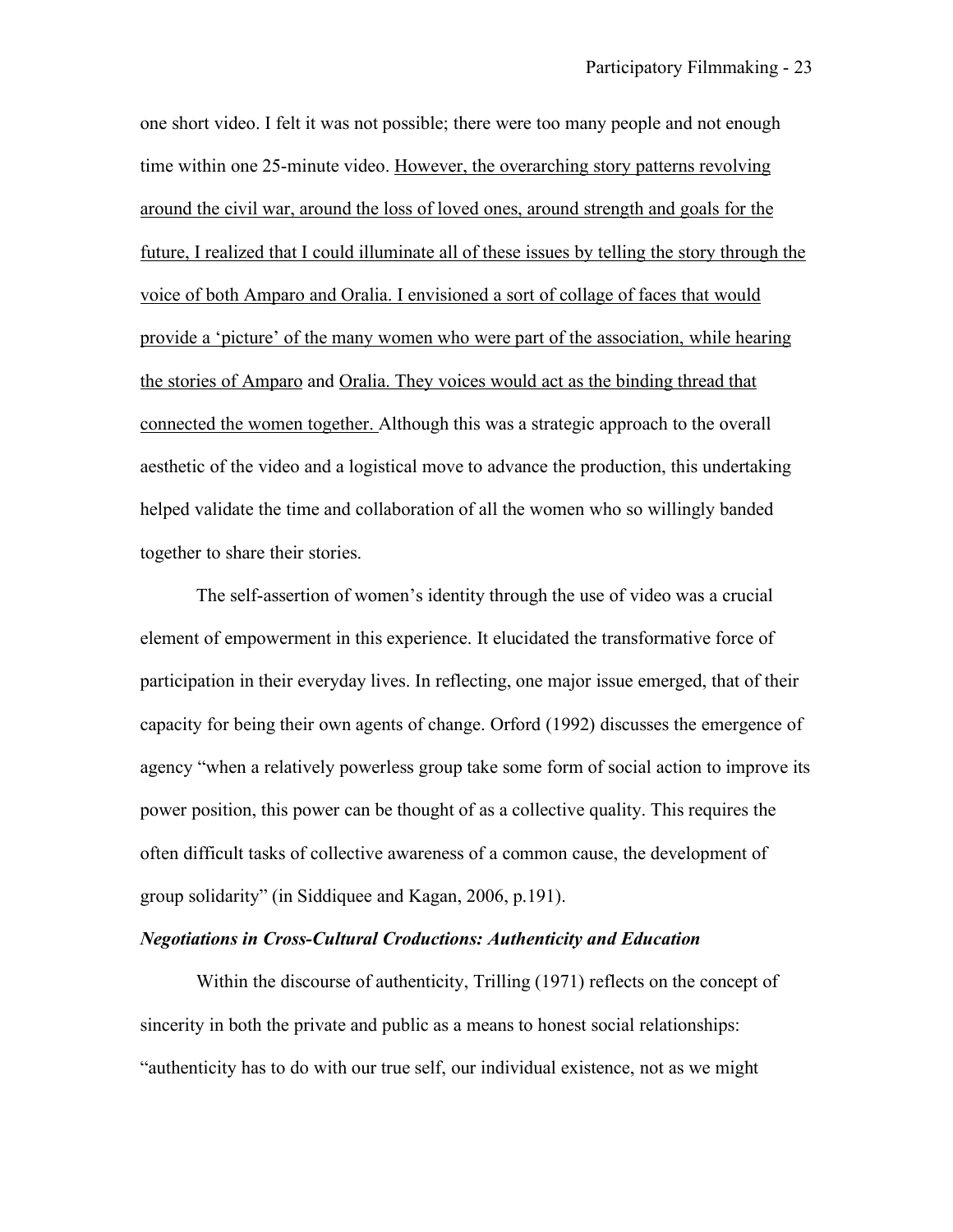present it to others, but as what 'really is', apart from any roles we play" (Handler, 1986, p. 3). In recounting the creation, challenges and numerous intricacies of the video process that occurred between the women of trama textiles, the production crew, and myself, I begin by asking the questions: how do we capture accurate representations of people outside of our own culture without distorting reality? And how do instructors teach students the necessary production skills to work in cross-cultural settings?

Considering the representation of trama textiles, I first had to situate my role(s) with the production crew in order assess the impact of my decisions on the authenticity of the work. While in Guatemala, my roles included that of being the production director and instructor. As director, I made the final decisions on the direction of the video and saw the project through its completion. As instructor, I taught students various production techniques; I emphasized the importance of everyone working together as a team, and to carefully observe the events happening around them. By emphasizing this, I was hoping that students would get a better pulse of their lived experiences and reflect on them while working on the video. This, I believed, would add to the understanding of collaborative work, as well as develop a sense of engagement with the women of trama textiles, which would ultimately contribute to the overall shaping of the digital film.

However, what I found most challenging during the production was getting the crew to work together on the various production aspects, mainly, dealing with issues of control over content, personal egos, and striking a balance that was collaborative and not individual. Collaborative work entails "complicated power plays and difficult negotiations" (Barbash and Taylor, 1997, p.74). With a student production crew, the nature of collaboration between crew, crew and instructor, or crew and participants, had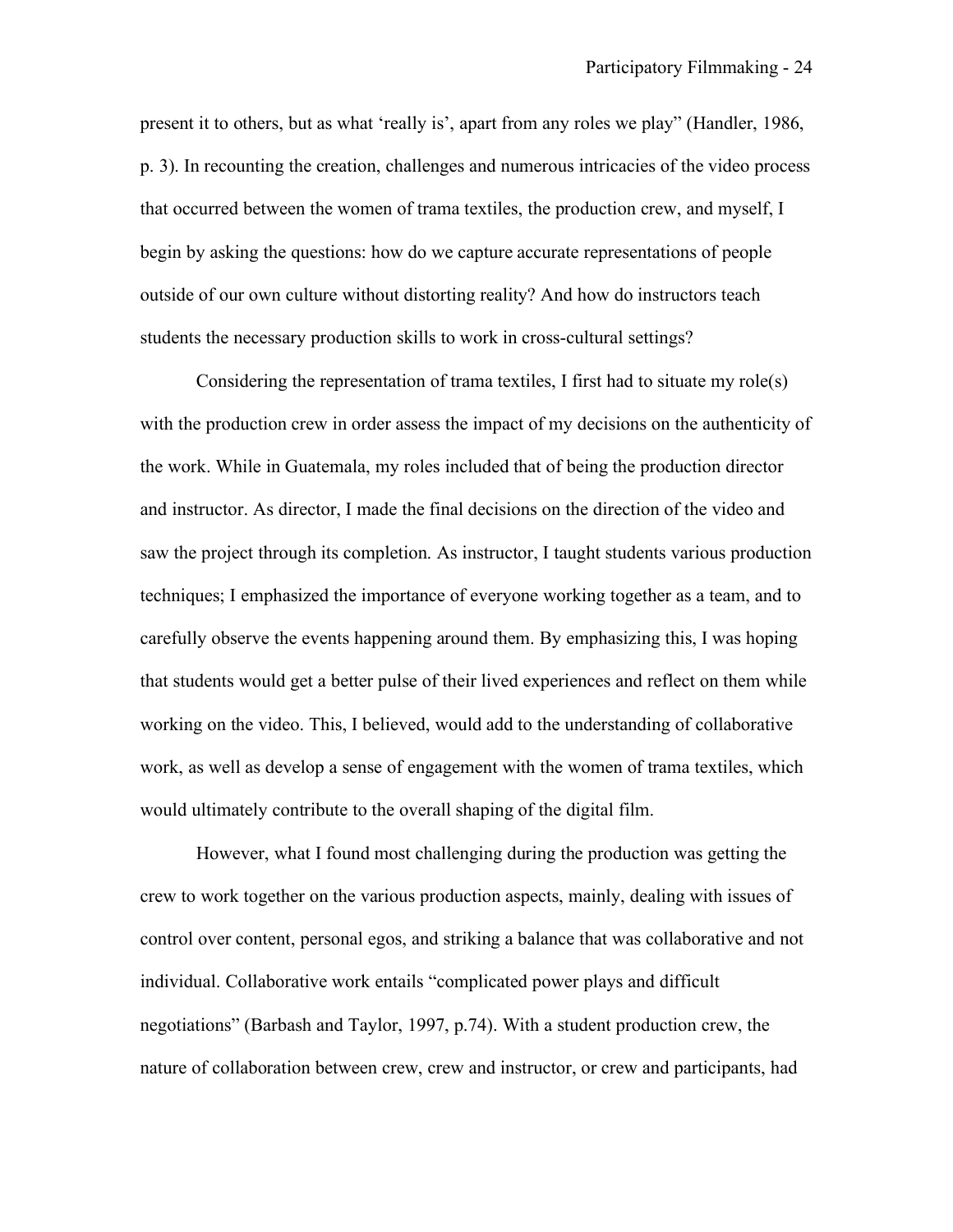serious implications for thinking about the authenticity of representation. I realized that the root of some of the issues stemmed from the environment we were in were beyond our control. After all, I could not attempt to change culturally embedded understandings of the crew when each one of them would make sense of the environment based on their personal experiences and beliefs. As it turned out, the women of trama textiles became natural equalizers to some of the crew's apprehensions about the direction of the video. In the course of our daily work with them, the women communicated their sense of self by giving patience and attention to the multiple set-up and logistical tasks of the production crew. More succinctly, I feel this experience became more authentic because of the continuous interactions with the women, which gave the crew and me a greater sense of who they were as individuals and community.

Pryluck (1976) discusses the fact that "…no one can know a culture as well as its members, it is a practice in the social sciences for investigators to state their understanding in their own words and check these formulations with members of the culture" (p. 26). Through this experience, I came to understand that my decisions were culturally conditioned and even justified by the fluid circumstances of the social environment. Teaching students to produce in cross-cultural settings, must then employ techniques that help them work both as community liaisons and media producers, therefore developing a deeper trust and rapport with participants.

It was important that the women be active participants in the process of production thereby providing a sense of agency necessary to communicate the video's authenticity. But they also, whether consciously or unconsciously, alleviated some of the tensions surrounding the direction of the video. It was through the process of immersion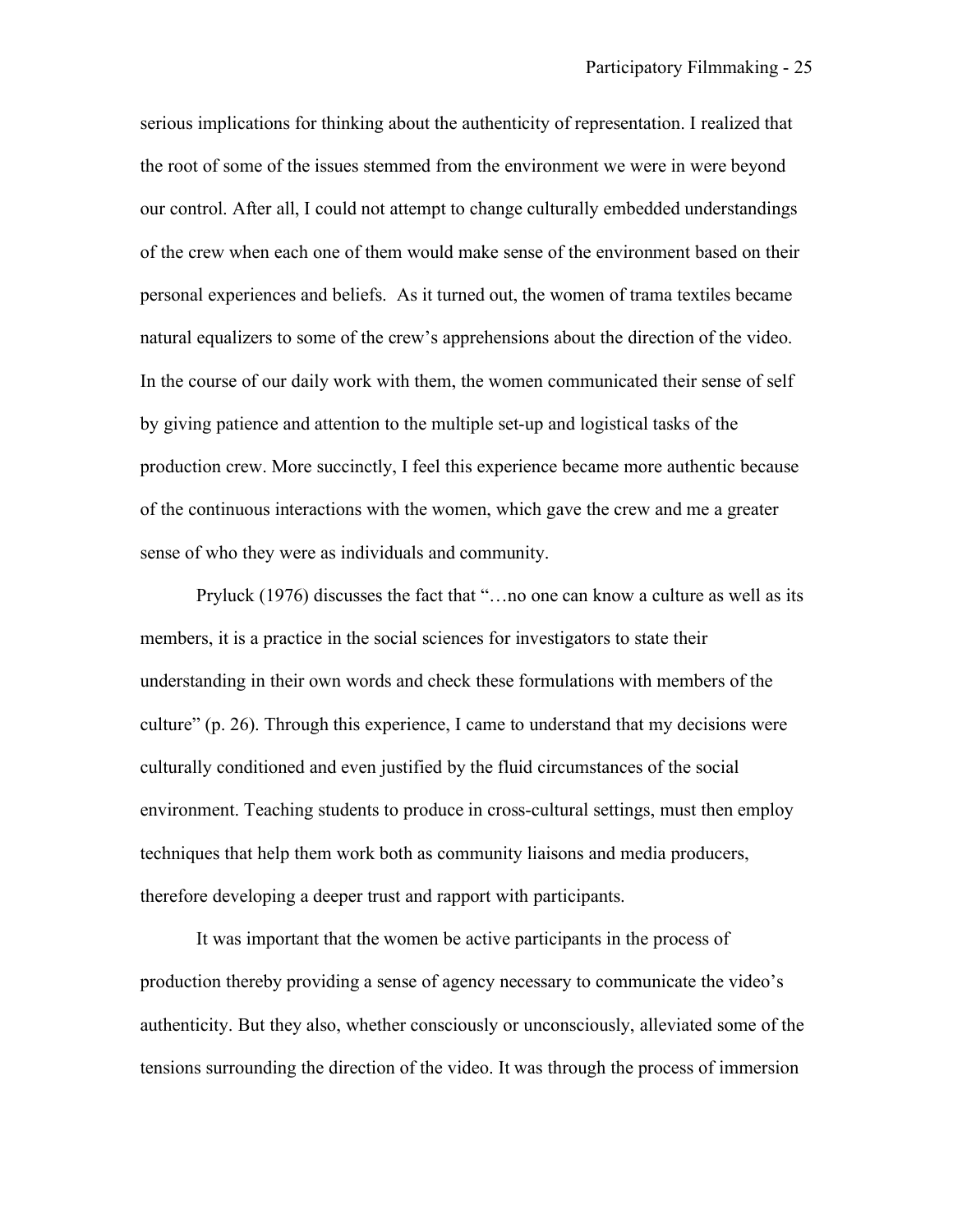and collaboration that began we all began to learn from each other. Mediating experiences between students and participants required that we all recognize our personal standpoint. Despite any logistical issues or differences is the approach to the video; I came to realize that the collaborative work and participatory strategies throughout our time in Guatemala transcended what I could appreciate at the time. Nonetheless, it became an experience of growth, understanding and responsibility for those we were working with.

### **Conclusion**

A developing nation like Guatemala, and more specifically, trama textiles as a locally rooted organization, provides a good example of how the participatory model for development can operate. The organization was formed as a way to create unity and collaboration among women, and it has become a force that has challenged the concept of indigenous identity and strength from the bottom-up. Despite the cultural differences, socio-economic and political environment, trust between filmmaker and subjects, language barriers, ethical considerations, and aesthetical concerns were challenges faced while producing the video, the women and I were able to find a space for frank dialogue and communication.

Sensitivity to the reality of the Mayan women and an awareness of portraying a humane story became central to the filmmaking process. Ultimately, and in a more selfreflexive fashion, it is important to recognize ourselves as somehow part of the circumstances of those we are filming. We need to be sensitive to the lives of others to claim we understand who and what we are representing. We need to be conscious of the environment we are involving ourselves with when filming; and finally, we need to truly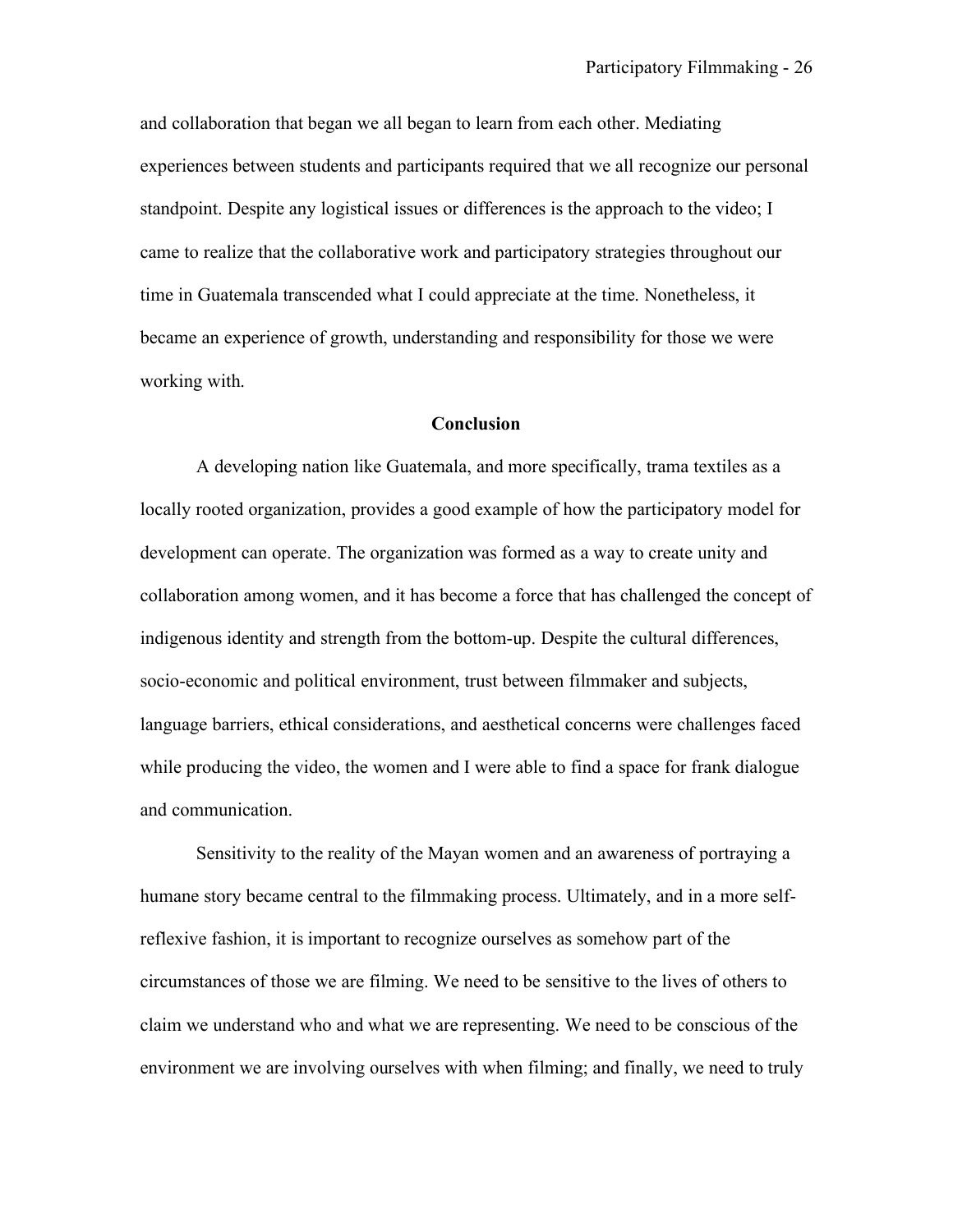listen to what are participants are saying. These reflections might seem obvious, but I think that they are often overlooked when we are engrossed in the act of "being tourists" in a particular place. The development of the documentary, the creative approach to filming, along with a deeper philosophical reflection about the experience, were primordial elements in the analysis of this case. Furthermore, literature that discusses collaboration cross-culturally, with an emphasis on advocacy and empowerment continues to be a space of much needed scholarly attention. This experience has solidified my commitment to cross-cultural education and I hope it is an example of exercising the mind, heart, and practical skills as academics, professionals, or otherwise.

The lives of the women of trama textiles are as intricate and colorful as their weavings, and their history is reflected in their art: their weavings have diverse patterns which represent past struggles, new beginnings, and a changing present; but together, they articulate a complex past with multiple shades of color. Their weavings are a sign of an enduring respect to their ancestors; this tradition has been alive for centuries and continues to thrive in modern times. In myriad ways, their weavings represent the long fight of the past and the challenges of the present. It is in the beauty and distinguishable patterns of these women's weavings that perhaps in a less obvious way, their courageous stories are told through the video.

Figures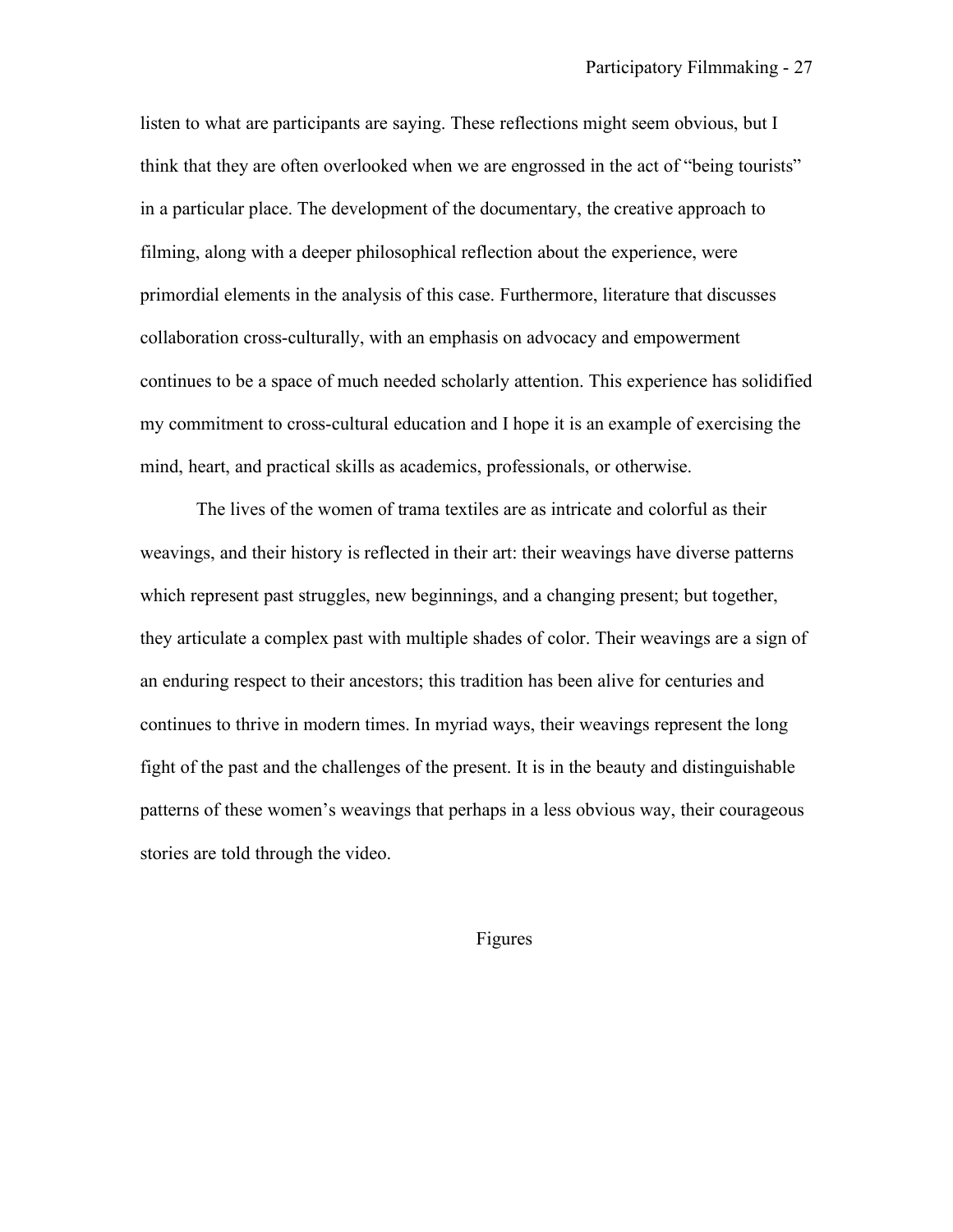







Figure 3. Backstrap loom weaving.



Figure 4. Amparo (left), Oralia (middle) with student.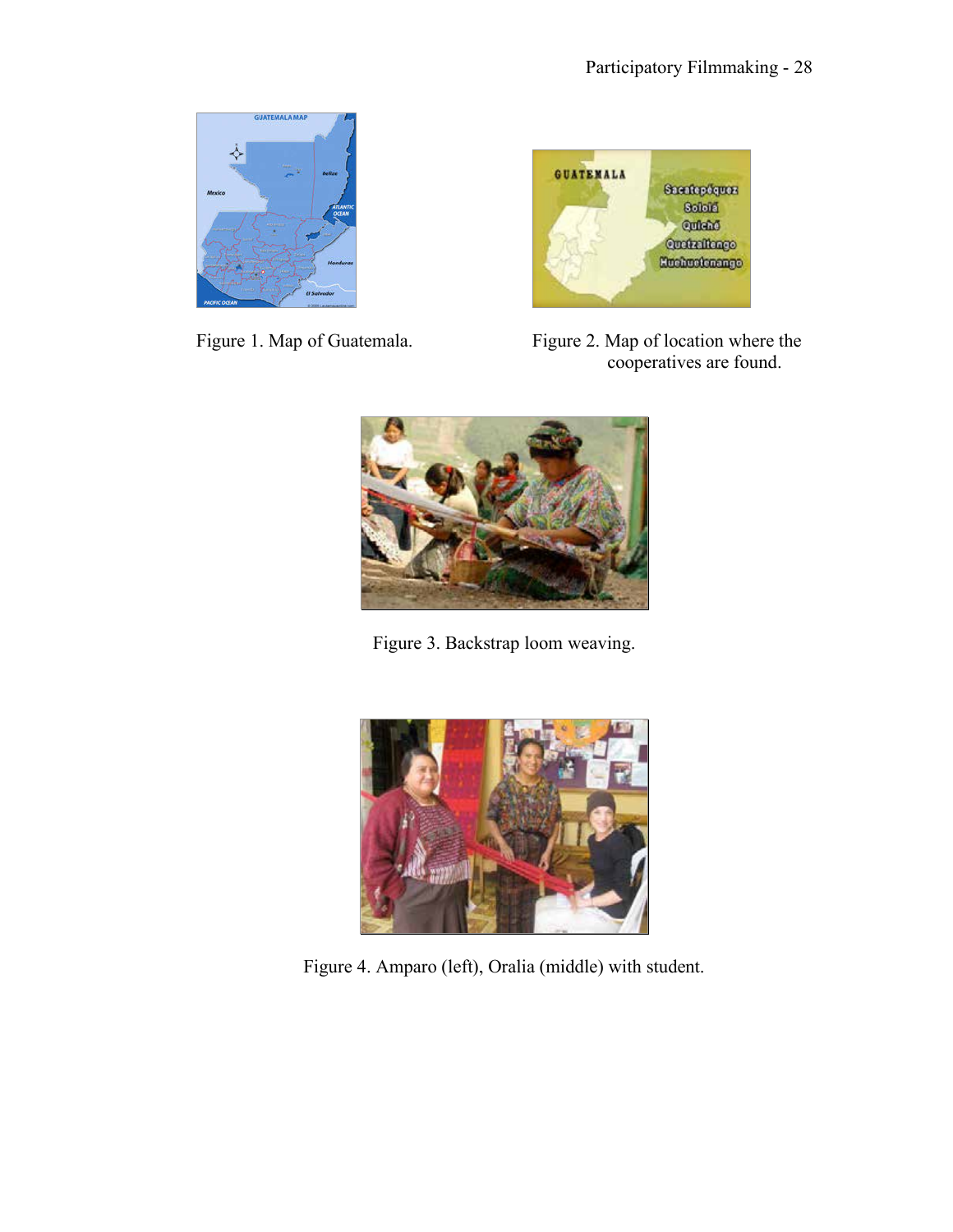

Figure 5. Juana Cojtín.



Figure 6. Group of women from San Martín Sacatepequez.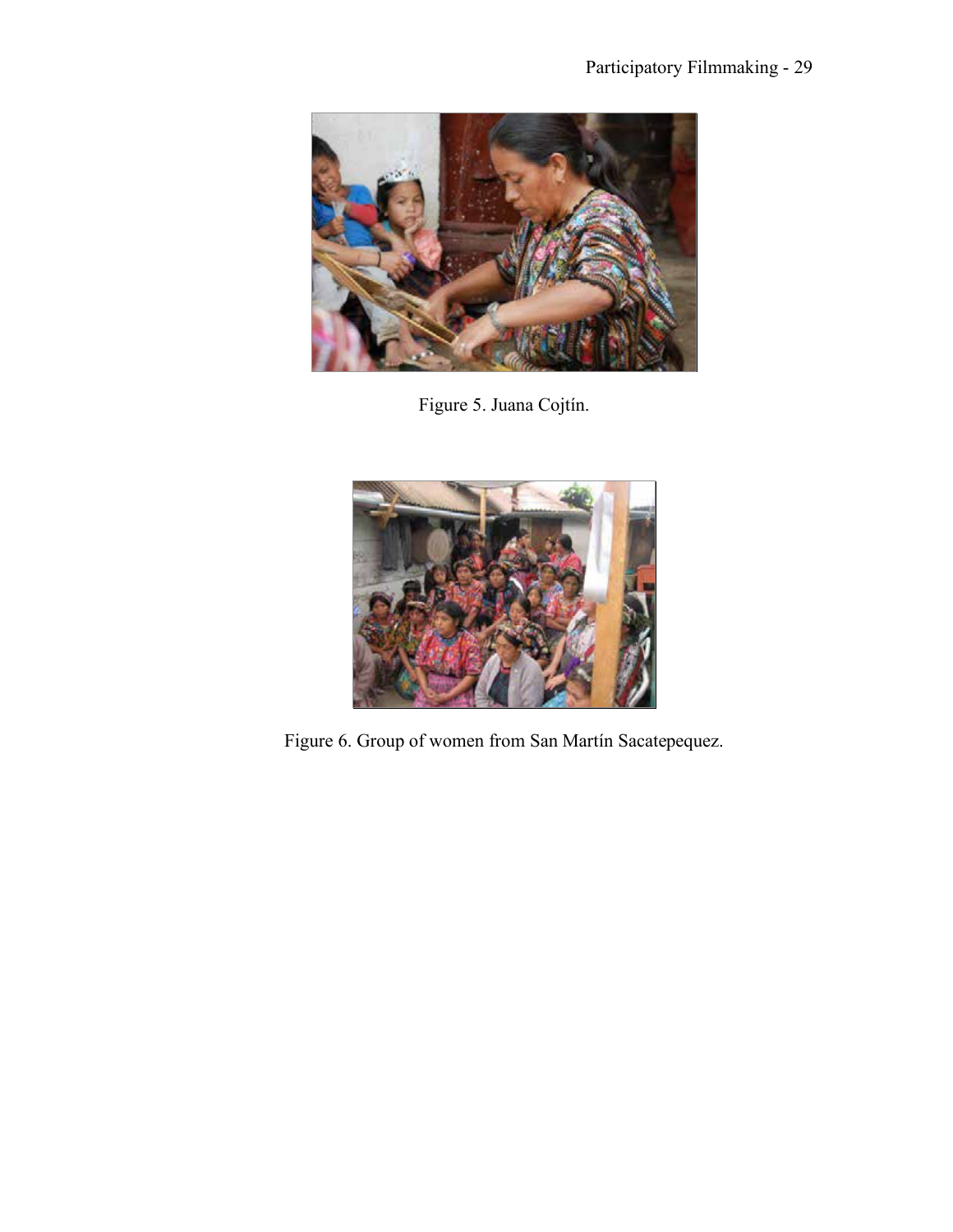### References

- Barbash, I. & Taylor, L. (1997). *Cross-Cultural Filmmaking.* Berkeley, CA: University of California Press.
- Barnouw, E. (1993). *Documentary: A history of the non-fiction film.* New York, NY: Oxford University Press.

Boyle, M. & Parry, K. W. (2007). Telling the whole story: The case for organizational autoethnography, *Culture & Organization Journal, 13*(3), 185-190.

- Clouser, R. (2009). Remnants of Terror: Landscapes of fear in post-conflict Guatemala. *Journal of Latin American Geography, 8*(2), 7-22.
- Coffman, E. (2009). Documentary and Collaboration: Placing the camera in the community. *Journal of Film and Video, 60*(1), 62-78.
- Denzin, N.K. (1997). *Interpretive ethnography: Ethnographic practices for the 21st century.* Thousand Oaks, CA: Sage Publications.
- Enghel, F. (2005). Indigenous, Yes: Participatory documentary-making revisited (an Argentine case study). Master in Communication for Development thesis, Malmö University, Sweden.
- Freire, P. (1993). *Pedagogy of the Oppressed.* New York, NY: Continuum Publishing Company.
- Galeano, E. (1969). *Guatemala: Occupied country.* New York: Monthly Review Press.
- Gudykunst, W. B. & Mody, B. (2002). *International and Intercultural Communication.* Thousand Oaks, CA: Sage Publications, Inc.
- Hall, S., & du Gay, P. (Eds.). (1996). *Questions of cultural identity.* Thousand Oaks, CA: Sage Publications, Inc.
- Handler, R. (1986). Authenticity. *Anthropology Today, 2*(1), 2-4.
- Halkin, A. (2008). Outside the Indigenous Lens: Zapatistas and autonomous videomaking. In P. Wilson & M. Stewart (Eds.), *Global Indigenous Media: Cultures, poetics, and politics.* (pp. 160-180). Durham, NC: Duke University Press.
- Hight, C. (2008). The field of digital documentary: a challenge to documentary theorist. *Studies in Documentary Film*, 2(1), p. 3-7.
- Huesca, Robert. (2002). Tracing the History of Participatory Communication Approaches to Development: A critical appraisal. In J. Servaes (Ed.), *Approaches to Development Communication.* Paris: UNESCO.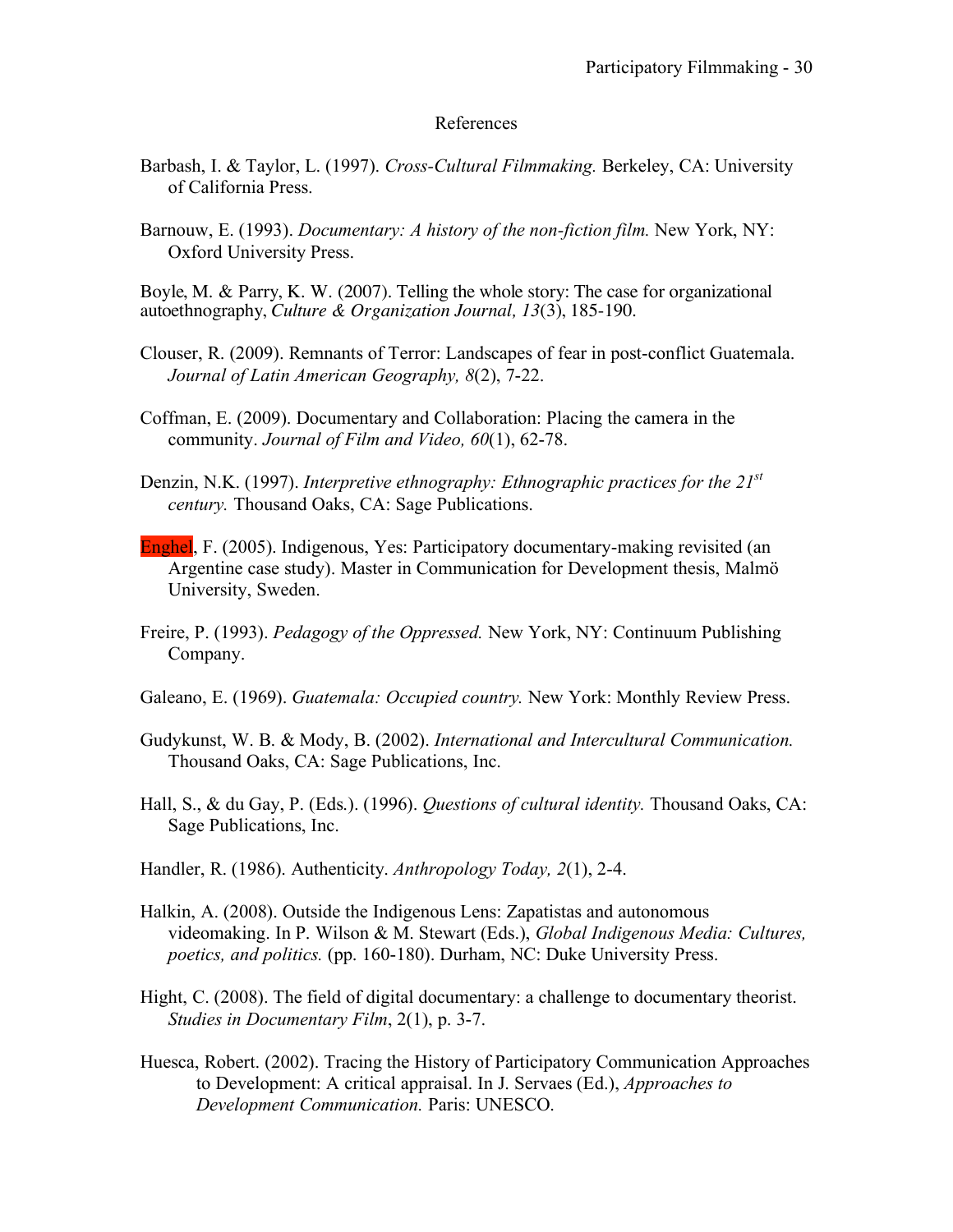- Kotler, P., & Zaltman, G. (1971). Social marketing: An approach to planned social change. *Journal of Marketing, 33,* 10-15.
- Lassiter, L. E. (2005). *The Chicago Guide to Collaborative Ethnography.* Chicago, IL: University of Chicago Press.
- Lievrouw, L. A. (1996). Constructing research narratives and establishing scholarly identities: Properties and propositions. In H.B. Mokros (Ed.), *Interaction and Identity: Information and Behavior, vol. 5*, (pp. 215-235)*.* New Brunswick, NJ: Transaction.
- Melkote, S.R. (2003). Theories of Development Communication. In B. Mody (Ed.), *International and Development Communication: A 21st -century perspective.* (pp. 129- 146). Thousand Oaks, CA: Sage Publications.
- Melkote, S.R., & Steeves, H.L. (2001). *Communication for development in the third world: Theory and practice for empowerment.* Thousand Oaks, CA: Sage Publications Inc.
- Mohanty, C. T. (1988). Under western eyes: Feminist scholarship and colonial discourses. *Feminist Review, 30*, 65-88.
- Nair, K.S. & White, S.A. (1999). The catalyst communicator: Facilitation without fear. In S.A. White (Ed.), *The art of facilitating participation.* (pp. 35-51). New Delhi: Sage Publications.
- Newton, J.H. (2001). *The Burden of Visual Truth: The role of photojournalism in mediating reality.* Mahwah, NJ: Lawrence Erlbaum Associates, Inc.
- Nichols, B. (1991). *Representing reality*. Bloomington: Indiana University Press.
- Pessar, P. R. (2001). Women's Political Consciousness and Empowerment in Local, National, and Transnational Contexts: Guatemalan Refugees and Returnees. *Identities, 7*(4), 461-500.
- Pryluck, C. (1976). Ultimately We Are All Outsiders: The ethics of documentary filming. *Journal of the University Film Association, 28*(1), 21-30.
- Rappaport, J. (1995). Empowerment meets narrative: Listening to the stories and creating settings. *American Journal of Community Psychology, 23*(5), 795-807.
- Riano, P. (Ed.). (1994). *Women in grassroots communication: Furthering social change*. Thousand Oaks: Sage Publications.
- Richards, M., Thomas, P.N. & Nain, Z. (Eds.) *Communication and Development: The Freirean connection.* Cresskill, NJ: Hampton Press, Inc.